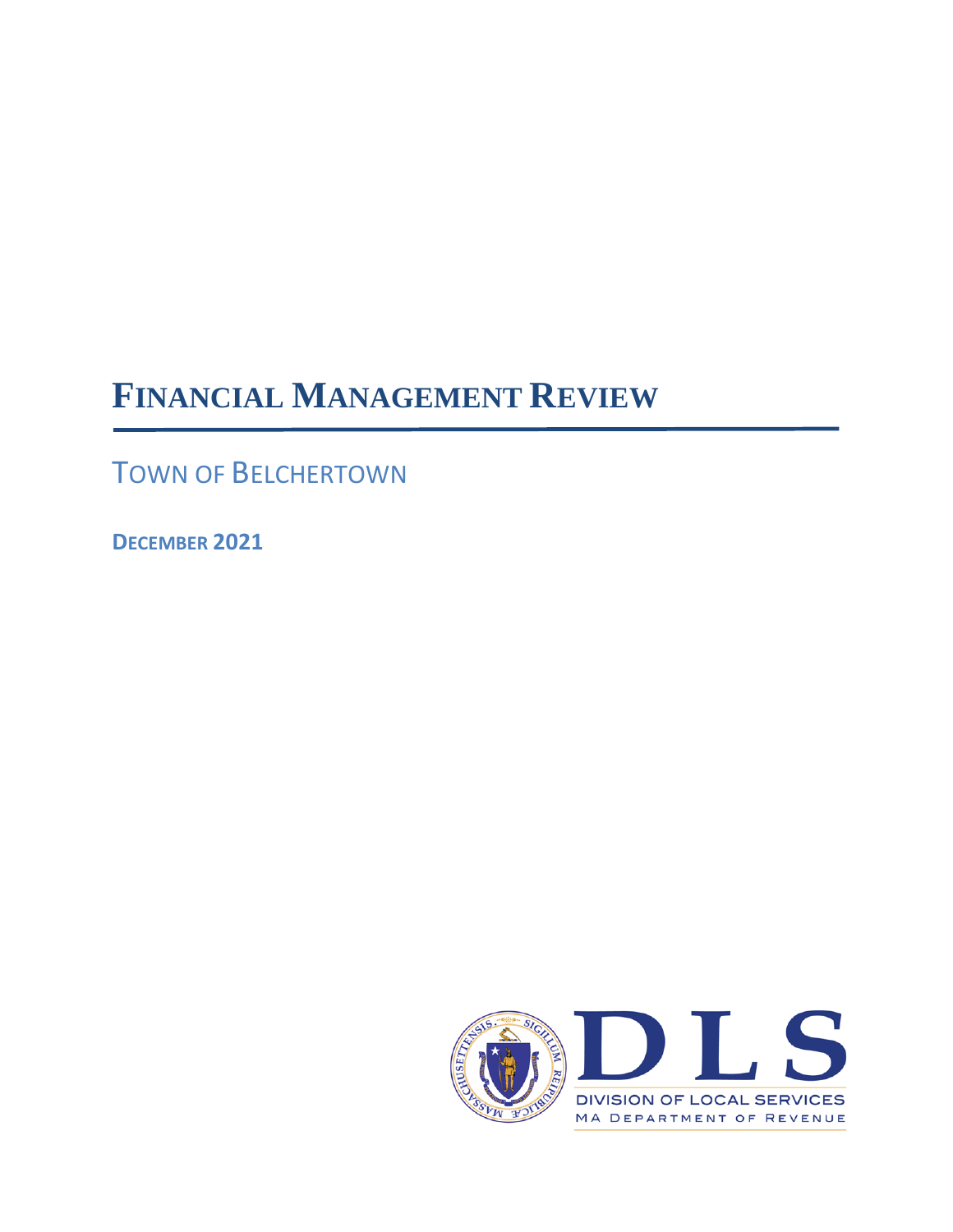#### **PREPARED BY:**

# **Financial Management Resource Bureau | DLS**

[www.mass.gov/dls](http://www.mass.gov/dls)

Zack Blake, FMRB Chief Jared Curtis, BOA Supervisor David Guzman, BOA Field Representative Lauren Aldrich, BLA Field Advisor Emily Izzo, MFLB Attorney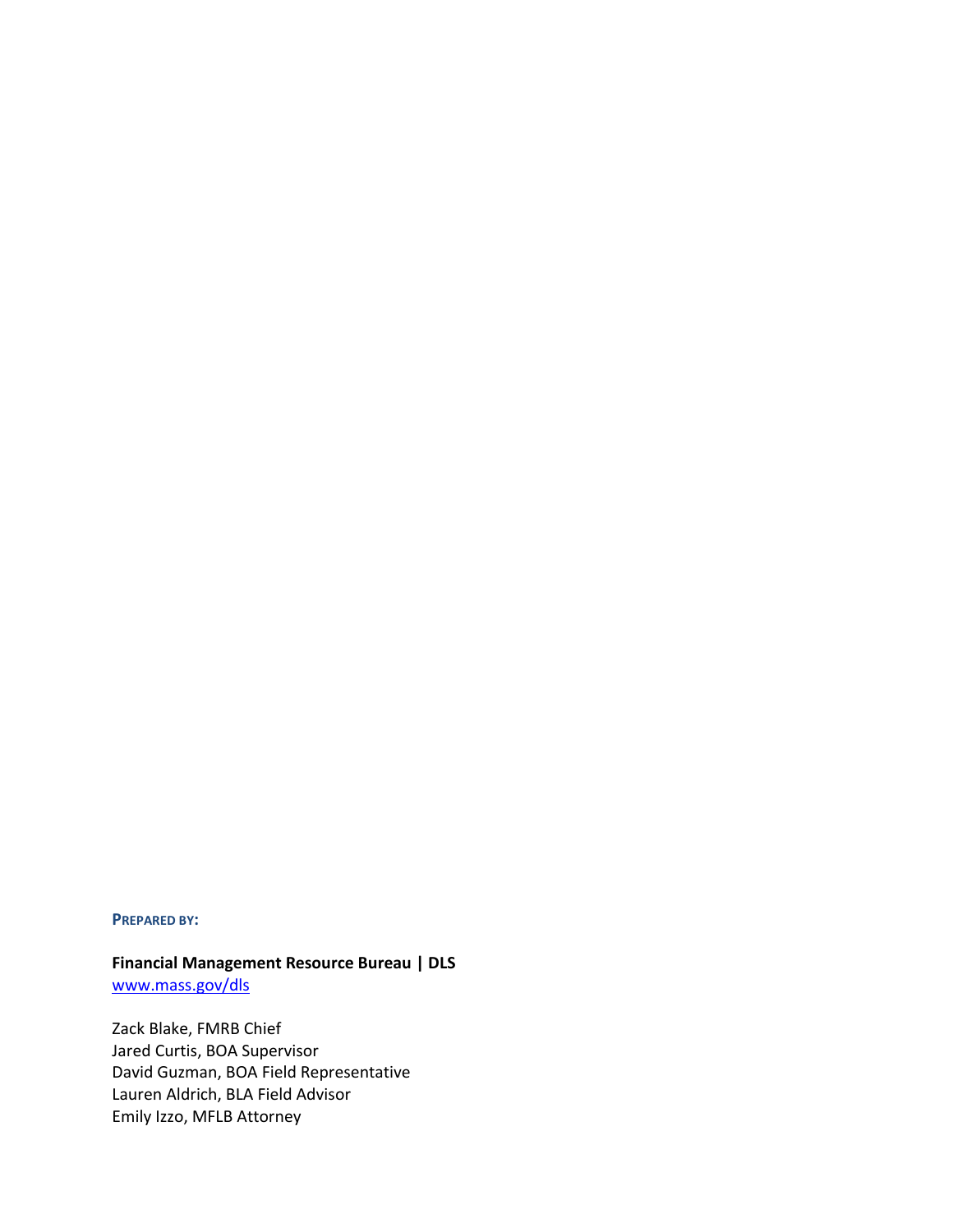

**Geoffrey E. Snyder Commissioner of Revenue**

**Sean R. Cronin Senior Deputy Commissioner**

December 7, 2021

The Finnerty House One South Main Street P.O. Box 670 Belchertown, MA 01007

Dear Select Board Members,

I am pleased to present the enclosed financial management review for the Town of Belchertown. It is my hope that our guidance provides direction and serves as a resource for local officials as we work together to build better government for our citizens.

If you have any questions regarding this report, please contact Zack Blake, Financial Management Resource Bureau Chief, at 617-626-2358 or [blakez@dor.state.ma.us.](mailto:blakez@dor.state.ma.us)

Sincerely,

Sean R. Cronin Senior Deputy Commissioner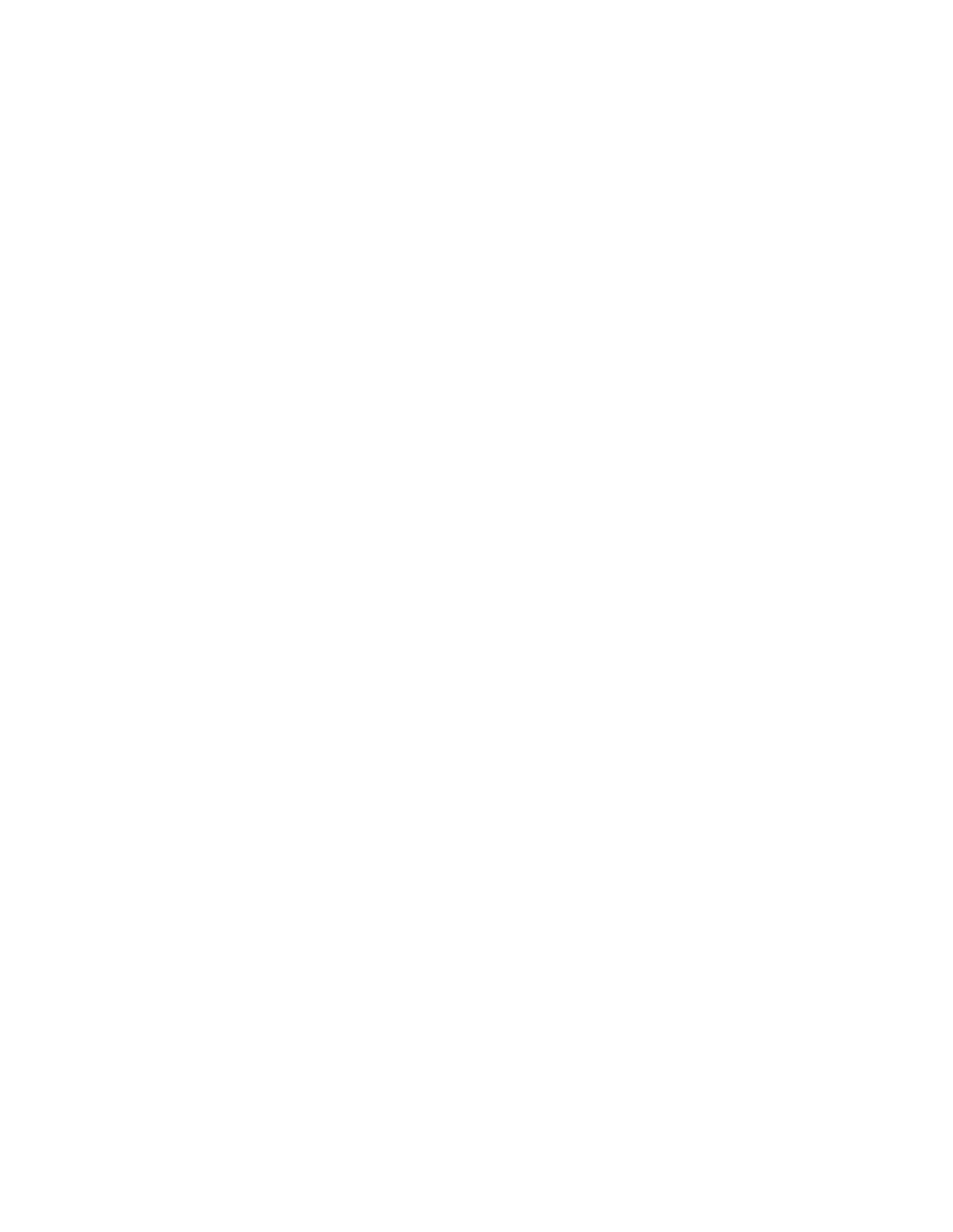# **TABLE OF CONTENTS**

| 1.  |                                                                         |  |
|-----|-------------------------------------------------------------------------|--|
| 2.  |                                                                         |  |
| 3.  |                                                                         |  |
| 4.  |                                                                         |  |
| 5.  | Curtail use of One-time Revenues to Address Structural Budget Deficit15 |  |
| 6.  |                                                                         |  |
| 7.  |                                                                         |  |
| 8.  |                                                                         |  |
| 9.  |                                                                         |  |
| 10. | Modernize and Expand Performance Review System to all Employees  18     |  |
| 11. |                                                                         |  |
| 13. |                                                                         |  |
|     |                                                                         |  |
|     |                                                                         |  |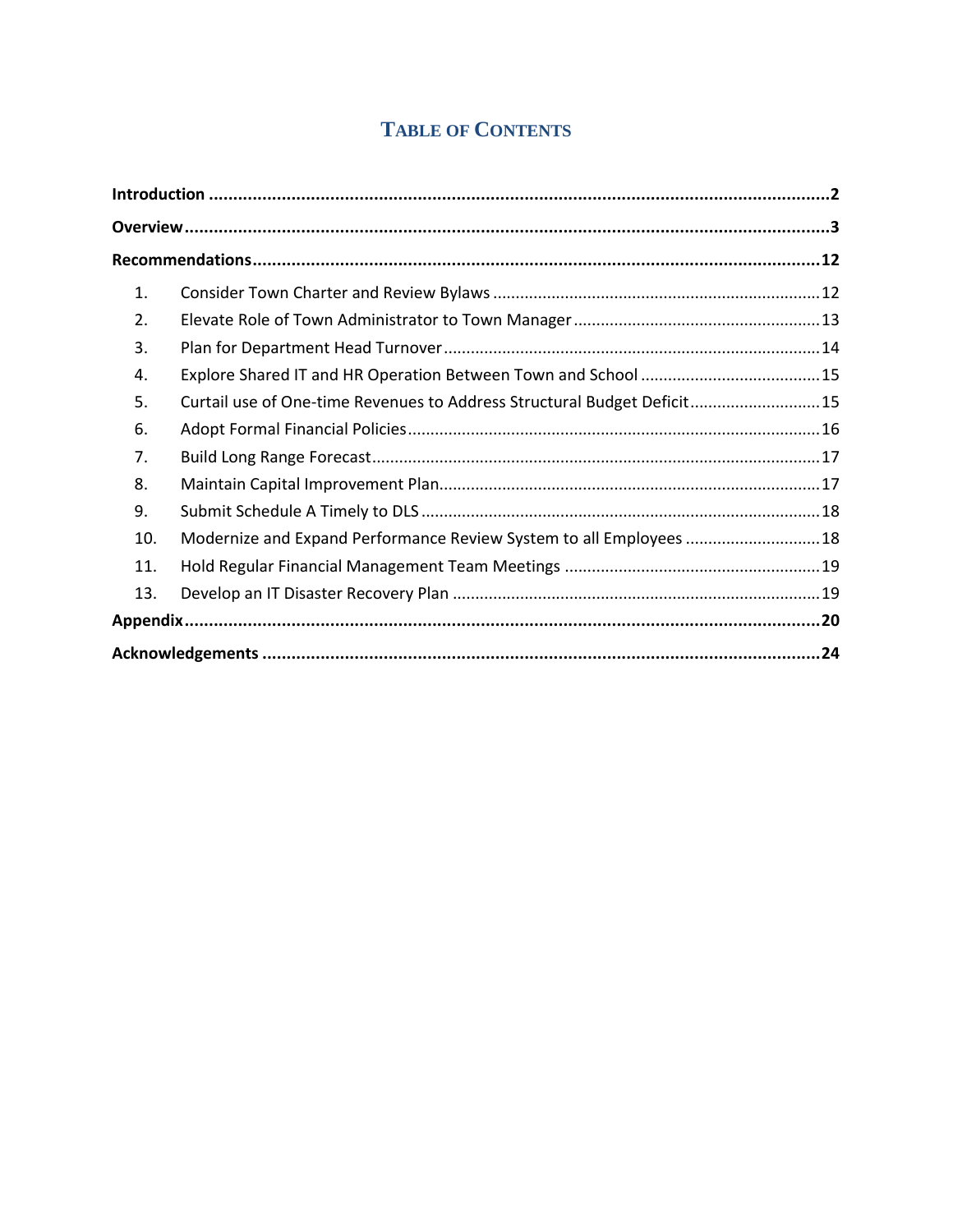### **INTRODUCTION**

<span id="page-5-0"></span>At the select board's request, the Division of Local Services (DLS) Financial Management Resource Bureau completed this Financial Management Review for the Town of Belchertown.

The scope of our review focused on the town's financial offices and the practices, procedures and policies that guide municipal decisions. We examined the duties and responsibilities of finance officers and the degree of coordination and communication that exists. We comment on the effectiveness of financial checks and balances and on compliance with state laws and regulations that govern fiscal matters. The municipality's technology condition was assessed and the impact of organizational structure on financial operations was also evaluated.

The following report provides recommendations based upon interviews with policymakers, senior managers, and department staff, including the select board, finance committee, town administrator, town accountant, treasurer/collector, assessor, and others. We also gathered and examined information and historical financial data from various documents, including the tax recapitulation sheet, balance sheet, annual budget, warrant payables, revenue and expenditure reports, and reconciliations. Additionally, we reviewed the town's bylaws and locally accepted statutes, as well as its independent audit reports and credit rating profiles.

We believe this report will support Belchertown's ongoing discussions to strengthen its administrative structure, leverage technology, codify financial management policies, and implement best practices based on community-driven priorities during these uncertain times.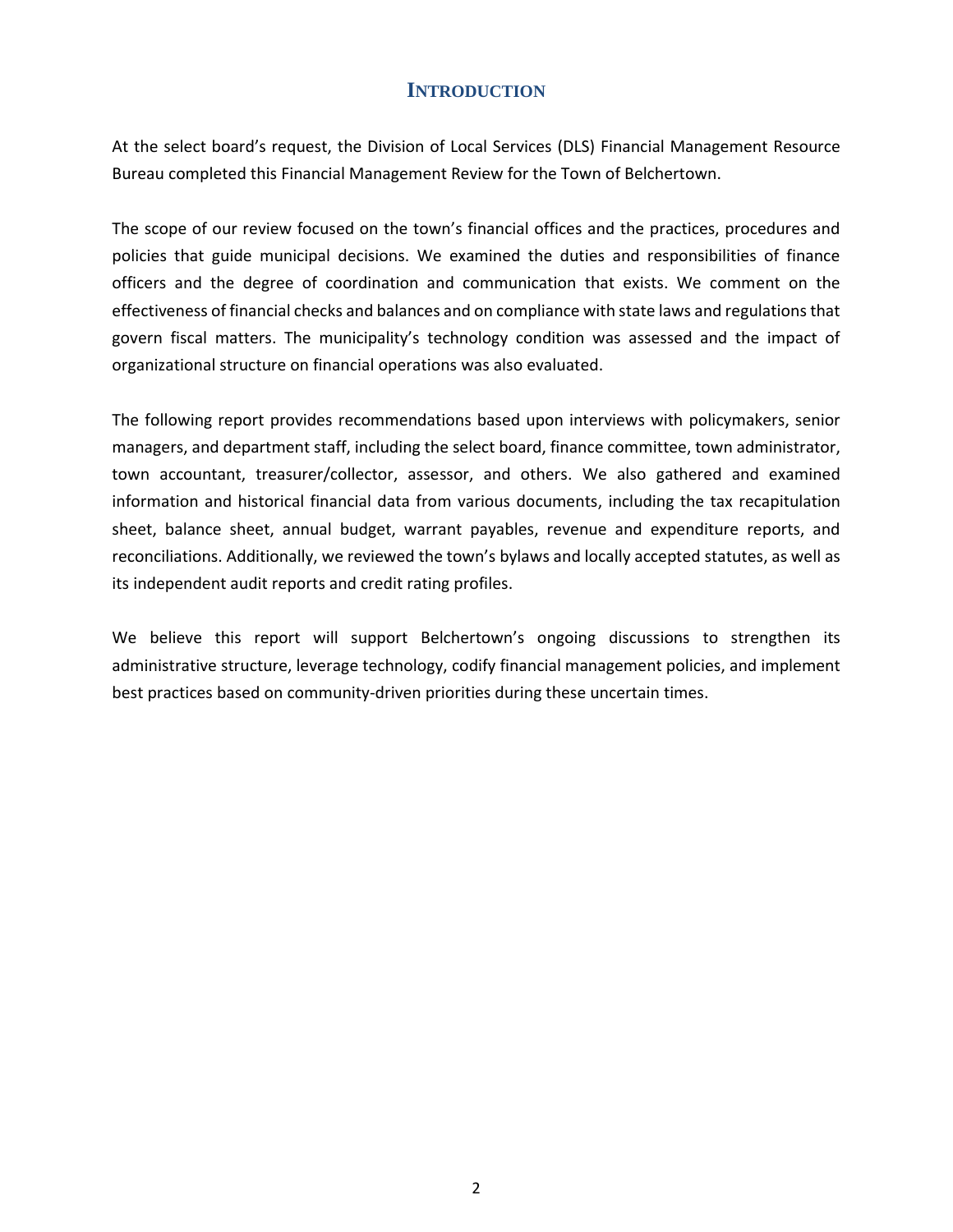#### **OVERVIEW**

<span id="page-6-0"></span>Belchertown is a vibrant residential community with a rich farming heritage that is facing continued pressure on its municipal services from development, while at the same time its rate of historical growth appears to be waning. The town is also on the brink of losing several key members of its senior leadership team to retirement, including its longtime town administrator and town accountant, who carry a tremendous amount of institutional knowledge and competency in their roles. It is within this context that we outline the degree of success that Belchertown has had over the years, along with its current financial management challenges. Our report offers specific recommendations to strengthen Belchertown's governance and administrative framework, address certain structural budget issues, codify financial policies, and better leverage IT and HR servicesthrough a collaborative effort with the schools to position the community for continued success.

Located in Hampshire County just 10 miles outside of Amherst town center, Belchertown is the sixth largest community by land area in the state at 52.64 square miles. The town is characterized by its rural atmosphere along the western shores of the Quabbin Reservoir and proximity to the regional area urban centers of Springfield and Northampton. Given these desirable attributes, it is no surprise that Belchertown has transformed over the last 30 years from a small farming town to a quiet residential community. Between 1970 and today, Belchertown's population has grown from 5,936 residents to 15,350 as of the last census. More recently, however, there are early indications that Belchertown's historical growth rate might be on the decline. The town's population has largely leveled out over the last decade, while the rate of building is also on the decline. Access to large, easily buildable lots is diminishing and remaining parcels have increased in value which limits the number of entry level homes under construction. Student enrollment for the town peaked in 2009 and the community's population is predicted to largely age in place over the next decade.

In the pages that follow, we outline Belchertown's administrative structure, financial operations, and financial condition.

#### **Administrative Structure**

Belchertown's form of government is organized under a combination of state statues and locally adopted bylaws. It is governed by open town meeting and an elected five-member select board. The select board serves as the chief policymaking body for the town. The finance committee, consisting of five volunteers appointed by the moderator, provides opinions on annual appropriations and advises town meeting voters on warrant articles. The town administrator is appointed by the select board, supervises personnel, and oversees day-to-day town operations. The town administrator's responsibilities are articulated only by job description and employee contract. Town bylaws provide no duties or authorities.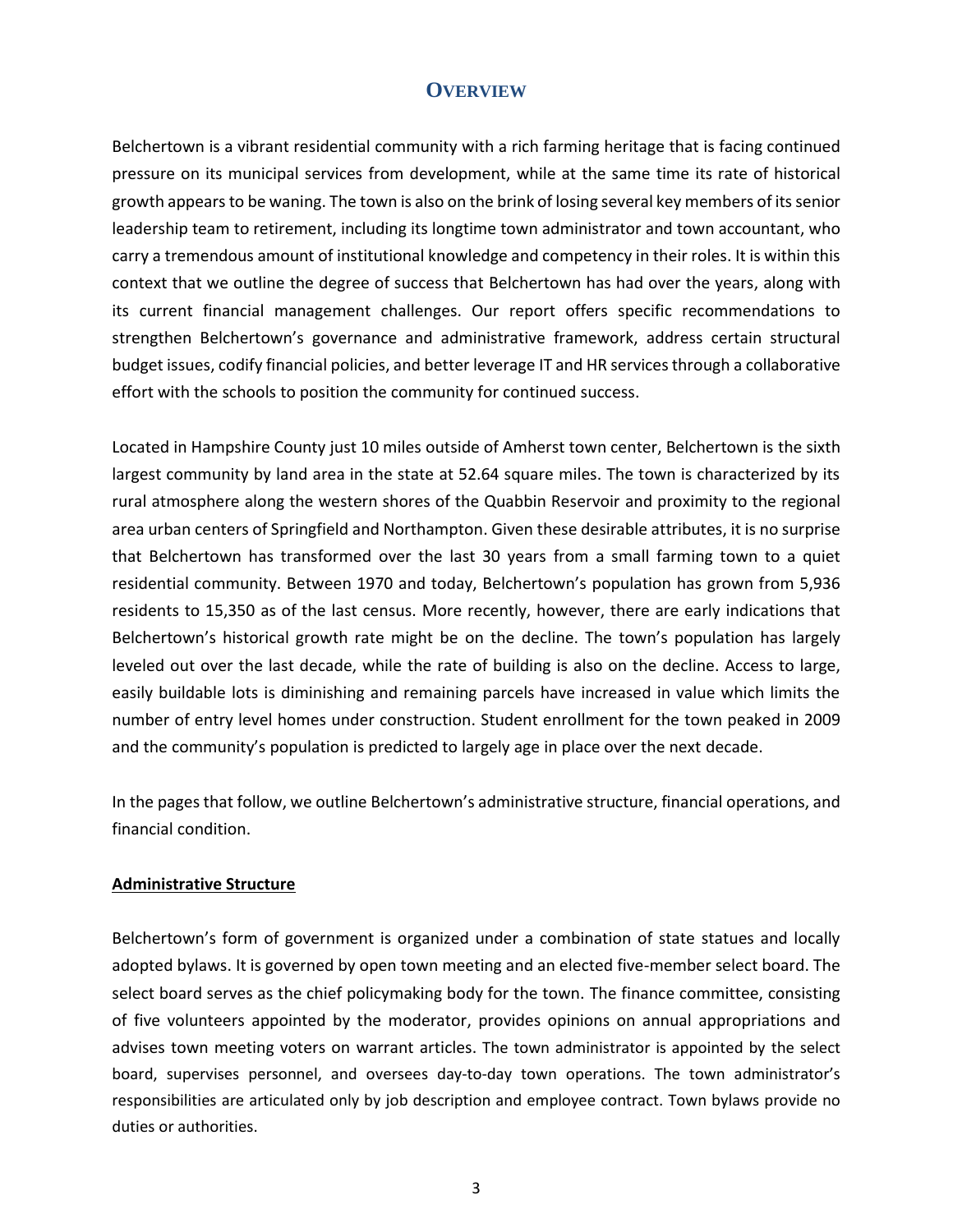The town's current administrator has served the community for more 30 years. With this longevity and competency in the job, the town administrator has been granted responsibilities more akin to a town manager. Although there is no distinction between the two in Massachusetts General Laws, a town manager is generally thought of as functioning more like a chief executive than an administrator. This is reflected in tasks related to planning and implementing long-range goals, financial management responsibilities including the coordination and submission of the operating budget, managing procurement, holding department heads accountable, and keeping the select board informed.

#### **Financial Operations**

The accountant's office has a legal obligation to maintain the town's financial books and ensure compliance with policies and procedures. In doing so, the department plays a critical role in the system of internal controls and statutory checks and balances established to safeguard local assets. To fulfill these responsibilities, the staff prepare payroll and vendor warrants, maintain a general ledger (in which receipts, expenditures, and other town financial activity are recorded), and reconcile cash, receivables, and debt with the treasurer/collector.

The town accountant, appointed by the select board, is a senior-level manager and custodian of the financial records. Belchertown's accountant has been with the town since the late 1980's when she was the secretary to the select board before being promoted to assistant town accountant and later town accountant. Certified by the Massachusetts Municipal Auditors and Accountants Association (MMAAA), the town accountant's other responsibilities include coordinating the preparation of the annual tax recapitulation sheet, the annual Schedule A that itemizes actual revenues and expenditures, and the year-end balance sheet submittal required for free cash certification. The office includes an assistant town accountant who is primarily responsible for preparing payroll and a department assistant tasked with processing accounts payable.

The treasurer/collector issues property tax bills quarterly, mailing bills two times per year with a coupon for two quarters. In total, the office issues approximately 6,600 real estate and 160 personal property tax bills, 16,000 motor vehicle excise bills, 1,250 sewer bills, and about 5,800 stormwater bills annually. For the last few years, the treasurer/collector has maintained a collection rate of around 98% and consistently moves uncollected amounts into tax title. The treasurer/collector's outstanding collection rate and available cash flow provide liquidity for payroll and vendor obligations and investment of the town's funds.

The treasurer/collector in Belchertown is appointed by the select board and is certified by the Massachusetts Collectors and Treasurers Association (MCTA). She has been with the community for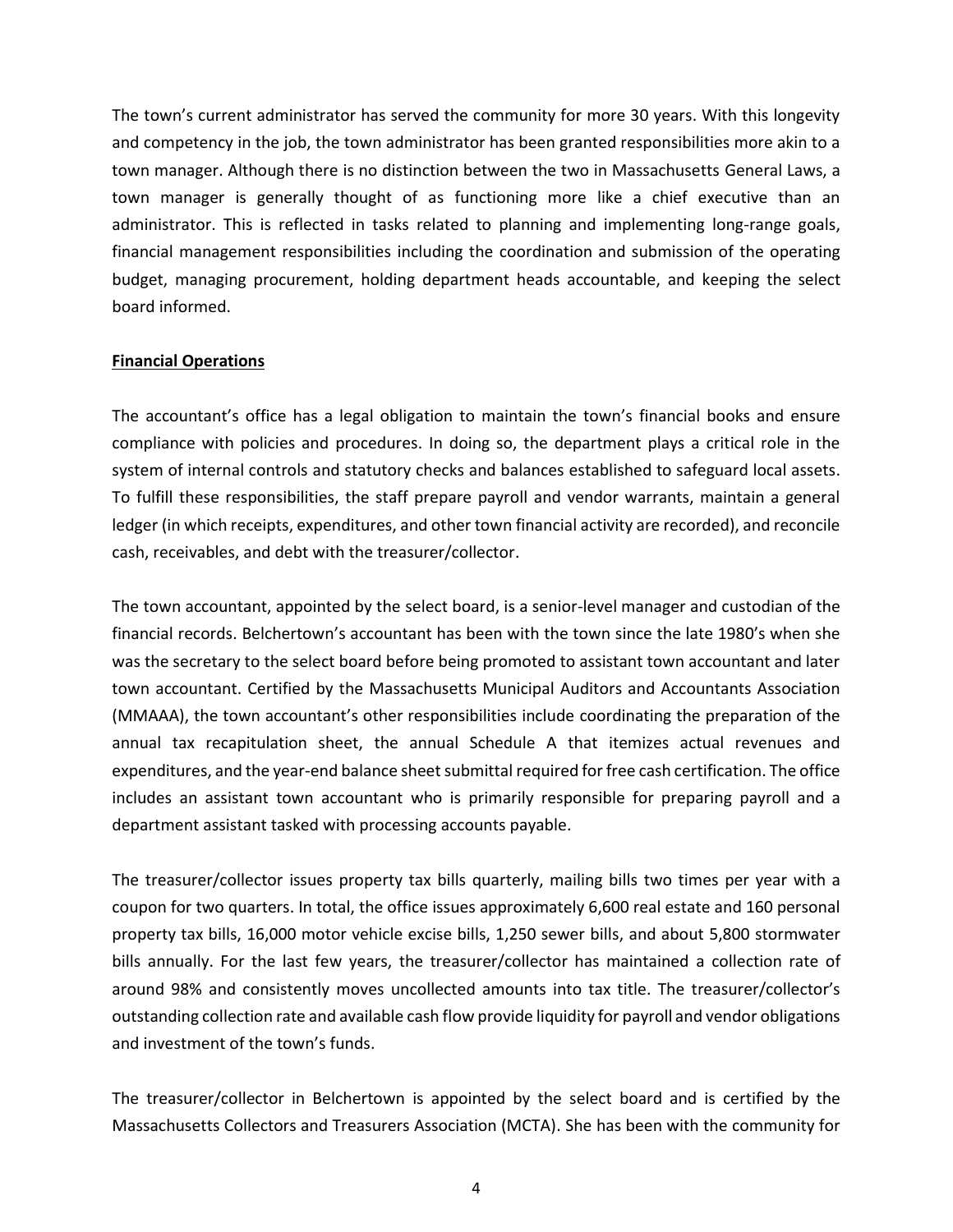more than 20 years when it converted from an elected to appointed position in the late 1990's. As a combined treasurer/collector office, the department is responsible for managing and directing the tax and utility billing and collection process and functions as the community's custodian of town funds as cash manager. These duties include the investment and disbursement of town funds, management of debt, monitoring of cash flow, and maintaining internal financial control procedures including the reconciliation of all town funds, receivables, trust funds and state/federal grants in coordination with the town accountant. The office also oversees and administers the town's benefit program.

The treasurer/collector is supported by an assistant treasurer/collector with 20 plus years of experience, a department assistant, and a benefits coordinator. The assistant treasurer/collector and department assistant oversee a variety of office tasks, including managing departmental turnovers, collections, online banking activity, along with balancing bank statements, and funding warrants. The benefits coordinator, who is cross trained to handle over-the-counter customer interactions, spends most of her time on personnel administration related activities involving insurance enrollment, payroll deductions, employee onboarding, workers compensation, and retirement benefits for approximately 300 retirees and about 500 benefit eligible employees who work more than 20 hours per week.

The assessing office is responsible for valuing all real and personal property in town and generating the commitments authorizing the treasurer/collector to issue and collect real estate taxes and motor vehicle excises. The assessors annually review property assessments to ensure they reflect full and fair cash value, so that residents are taxed equitably and accurately. Subject to the approval of the board of assessors, the director of assessments sets the annual overlay amount, provides information and analysis for tax classification hearings and the tax recapitulation, and makes recommendations on all abatement applications and property tax exemptions. Other duties of the assessors' office include providing new growth amounts, reviewing land use tax incentives, updating tax maps and deed transfer information, maintaining property records, cyclical inspections, other appraisal fieldwork, and responding to public inquiries. Belchertown's assessing office is overseen by a director of assessments and an elected three-member board of assessors. An assistant assessor and three technical assistants provide administrative support.

The town uses the Munis financial management software system. Integrated applications include those for accounts payable and receivables, cash management, general ledger, purchase orders, tax billing and collections, and utility billing. The assessing office uses Patriot Properties' computer assisted mass appraisal (CAMA) software application to perform cyclical revaluations, determine personal and commercial property valuations, and maintain detailed property records. The town is actively exploring options to automate its payroll process. The treasurer/collector's office uses the UniPay application by UniBank for real estate, personal property, motor vehicle, sewer, and stormwater online payments.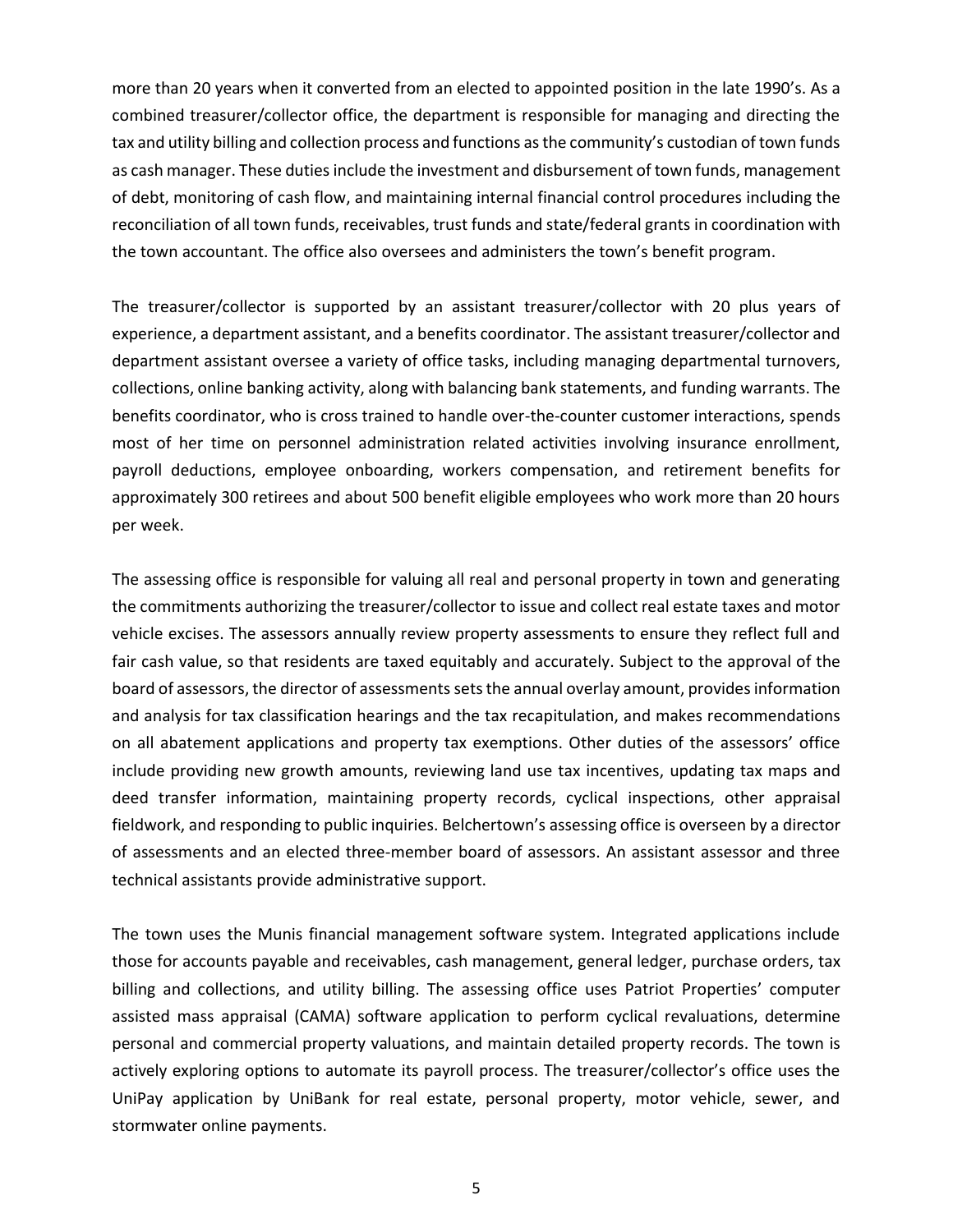#### **Financial Condition**

To understand Belchertown's financial condition, it is important to look at the community's fiscal health across key areas. Making sense of the data also requires knowing where a fiscal snapshot fits in along with a broader trend. To establish a trend requires reaching back into historical data and updating it with current data as available. On the following pages, we highlight several key areas of Belchertown's finances, including revenue and expenditure trends, use of reserves, debt, and pension and other postemployment benefit long term liabilities. While analyzing these indicators does not definitively score a community's fiscal health, they can provide a wholistic view of trends based on data from the past.

Belchertown's total operating budget for FY22 is \$55,121,829. Of that total, \$30.9M was funded from the tax levy, \$18.9M from state aid, \$3.3M from local receipts (e.g., motor vehicle excise, property rentals, and licensing and permitting fees), and the remaining \$4.8M from other available funds, such as free cash and stabilization. New revenue sources for Belchertown over the years have been largely tied to new construction like building-related fees and permits and new growth.



New growth represents additional value added to the property tax base from new construction or improvements to existing properties and other additions to the tax rolls. It can indicate when the community is experiencing real estate development, and in turn, what to expect in terms of property tax growth. It also can show what, if any, new expenditures to anticipate with new developments (e.g., additional school children, public infrastructure, etc.). As illustrated in the chart below, Belchertown for years has benefited from healthy economic activity tied to the construction of new single family homes, which created new growth for the property tax levy while also generating increased fees, and excise tax collections. Conversely, the availability of readily developable land combined with periods of economic downturn, like what was experienced in FY08 and FY20, have stalled construction, which adversely impacted this revenue stream.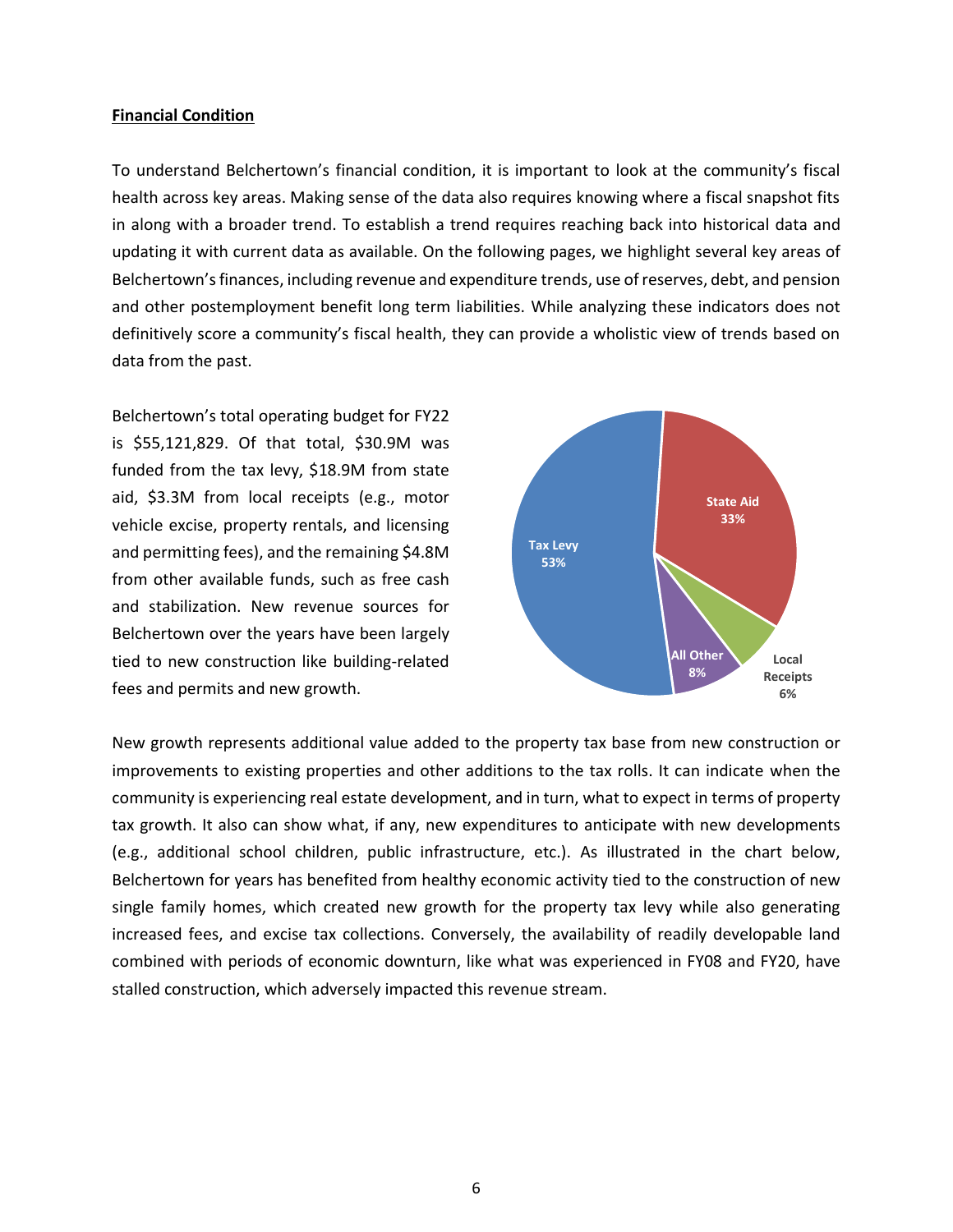

Consistent revenue growth is one measure of a town's ability to maintain existing service levels in the face of increasing costs. The below indicator shows the change in net operating revenues over time for Belchertown. Net operating revenues are calculated by using the total gross revenue available from all sources, less tax revenue raised from a debt exclusion. Ideally, the annual percentage increase from prior year revenues should be steady, positive, and predictable. Belchertown's declining net operating revenues from FY16 to FY20 is a warning indicator. Although net operating revenues bounced back in FY21, if municipal revenues decline again there is a risk to maintaining a consistent level of service.



Belchertown's historical population growth has impacted its finances. With the influx of residents comes the need to expand government services. Between FY81 and FY21, the town's budget has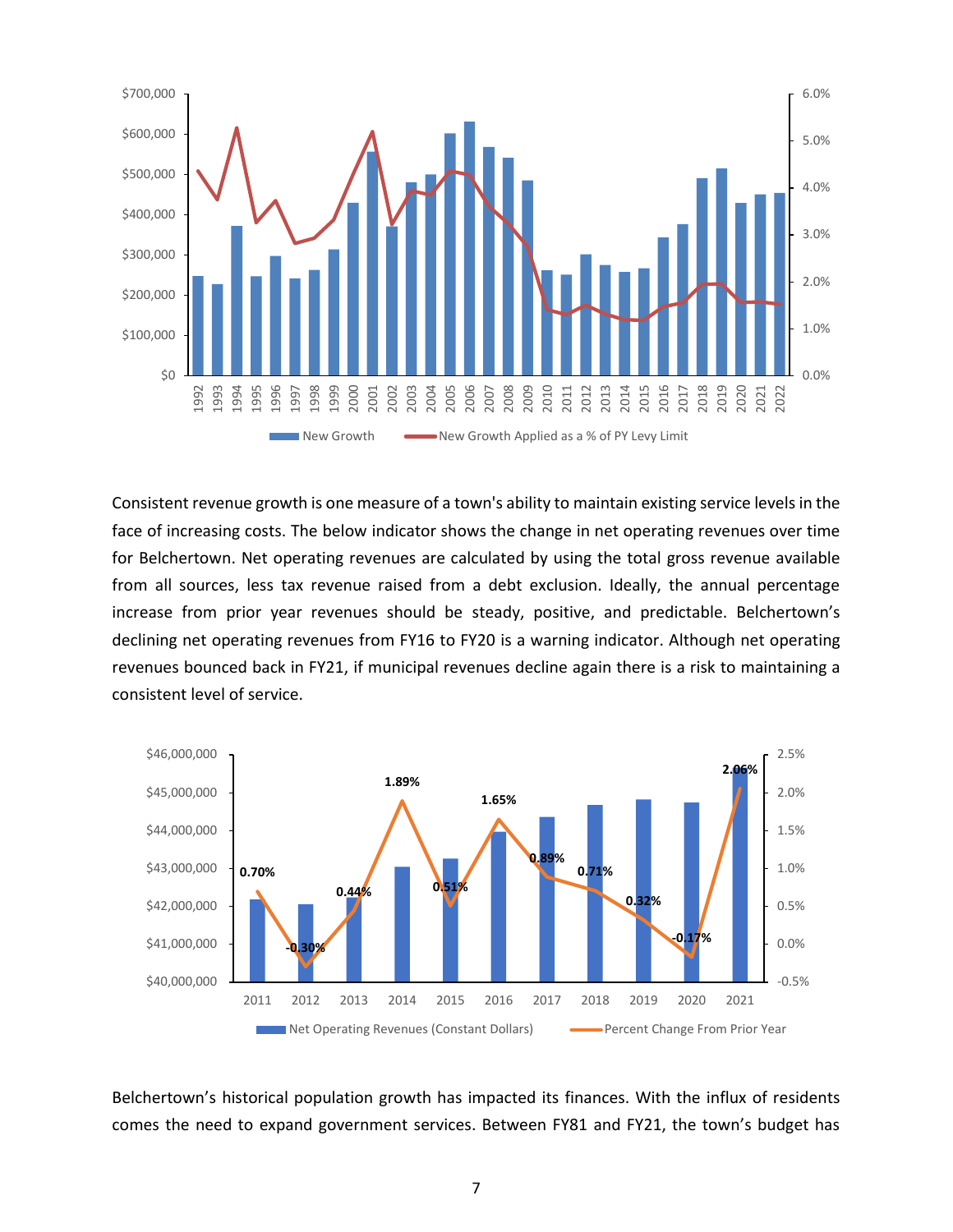grown from \$4,758,307 to \$56,787,987 based on Schedule A data submitted to DLS. Today, education is by far Belchertown's largest cost center at \$26.9M, followed by miscellaneous, unclassified expenses at \$11.1M, public safety at \$4.4M, general government at \$2.9M, debt at \$2.3M, public works at \$2.0M, while the remaining \$1.6M supports human services and culture and recreation.

Belchertown's budget funds the full range of municipal services customary for a community of its size, including full-time police and fire,



public works, public library, senior center, and other operations. Belchertown is also known for its consistently high ranking schools, which provide pre-kindergarten through high school education. Vocational education is offered through Pathfinder Regional Technical School located in Palmer. Given Belchertown's prioritization of public education, it is not surprising that it represents its largest expense at 52% of the general fund operating budget. However, since enrollment has declined from its peak in 2009 by 442 students, the percentage share of the budget tied to education has shrunk by 2%.

Belchertown's reserves consist of general "rainy day" stabilization funds and free cash. It is recommended that the combined reserves amount to 7-10% of the operating budget. Belchertown has been proactive in building its reserves over the last decade from the early 2000's when they were at an all-time low of less than 2% of the budget. Depicted in the chart below, Belchertown's reserves peaked in FY18 at \$3.3M or 6.68% of the budget and declined since to their current level of \$2.6M or 4.89%.

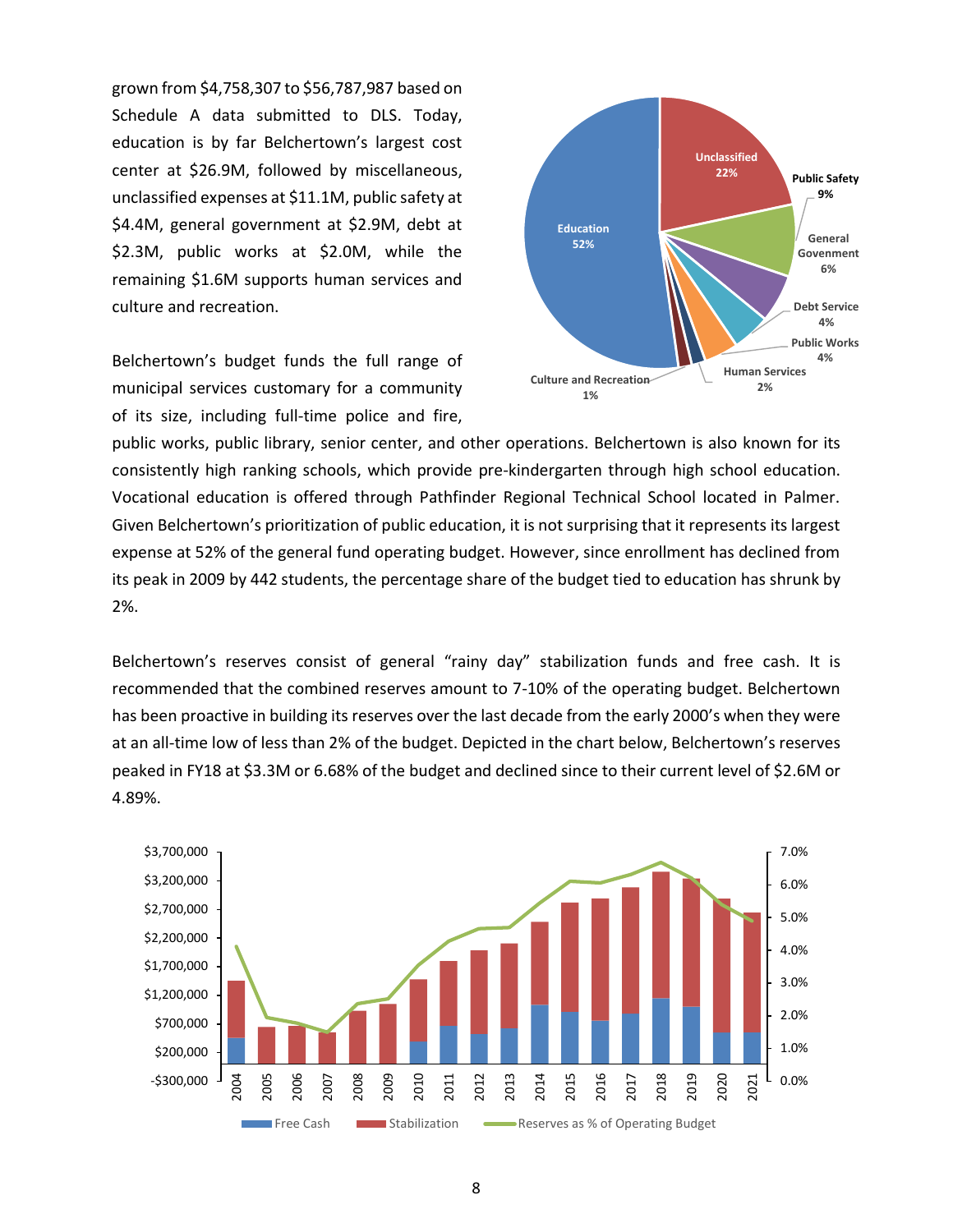The free cash portion of Belchertown's reserves represents the remaining, unrestricted funds from operations from the previous fiscal year including any unexpended prior year free cash, actual receipts in excess of revenue estimated on the tax recapitulation sheet, and unspent amounts in budget line items. Free cash must be certified annually by the Division of Local Services before it can be appropriated by town meeting.



Belchertown consistently generates the bulk of its free cash from excess local receipts and unencumbered/unexpended appropriations. While there have been reductions to Belchertown's free cash calculations over the years related to the timing of grant expenditures and reimbursements, procedures can be easily implemented to eliminate these deductions. More concerning is the recent decline in excess local receipts, which impacts the total amount of certified free cash that is already below recommended levels.

Belchertown's total local receipts collected in FY19 through FY21 declined from \$3.88M to \$3.40M, or by \$476K, because of a decline in motor vehicle excise, investment income, and Medicare reimbursement. Additionally, Belchertown now finds itself in a position in FY21 where it over estimated local receipts by \$105K, representing a -3.5% in excess local receipts, which will have a direct impact on the amount of free cash certified for FY22.

Belchertown also historically appropriates its entire certified free cash balance, most of which is used to supplement ongoing operational expenses likely because of diminished revenue growth and rising service costs. The table on the following page identities Belchertown's use of free cash and stabilization funds over the last five fiscal years. Items marked in red are appropriations to supplement the operating budget. In the last three years alone, the community has annually spent nearly \$800k from free cash and stabilization funds to support the budget. The correlation between the decline of excess local receipts and the dependence on free cash to fund the budget is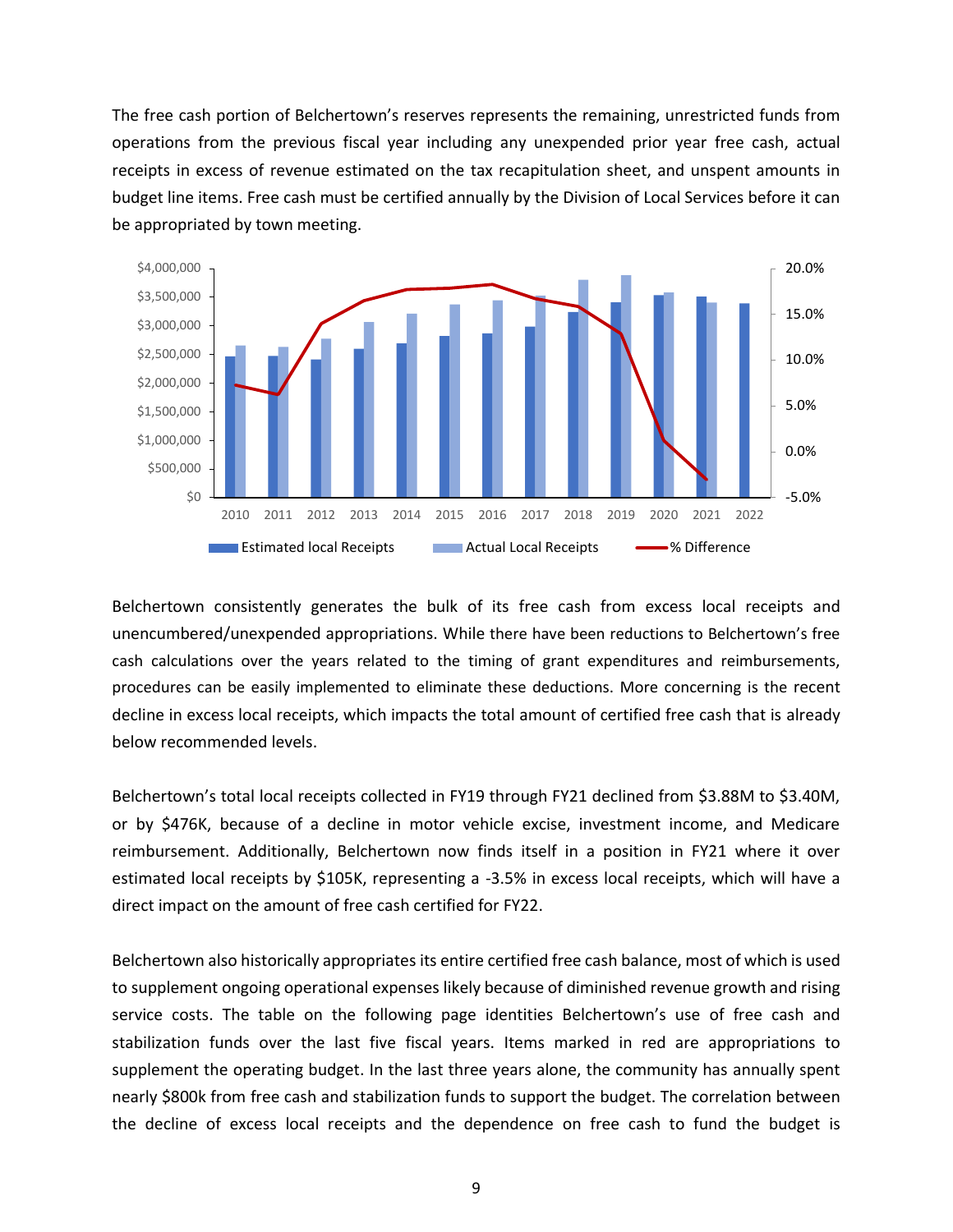problematic for Belchertown. With the main sources of free cash declining, the town will have to reduce its dependence on this reserve to fund the budget.

|             |           | <b>Free Cash</b>                    |           | <b>Stabilization</b>           |
|-------------|-----------|-------------------------------------|-----------|--------------------------------|
|             | \$213,958 | ATM-budget                          | \$560,000 | <b>Pension &amp; Insurance</b> |
|             | 10,000    | OPEB                                |           |                                |
| <b>FY17</b> | 550,000   | Stabilization                       |           |                                |
|             | 65,516    | snow deficit                        |           |                                |
|             | 42,242    | final health insurance payment FY17 |           |                                |
|             | 704,688   | ATM-budget                          | 200,000   | <b>Pension &amp; Insurance</b> |
|             | 50,000    | OPEB                                | 50,000    | <b>School Dept</b>             |
| <b>FY18</b> | 300,000   | Stabilization                       |           |                                |
|             | 4,000     | local cultural council budget       |           |                                |
|             | 88,691    | snow deficit                        |           |                                |
|             | 898,502   | ATM-budget                          | 298,000   | Tank removal/building repairs  |
| <b>FY19</b> | 100,278   | OPEB                                |           |                                |
|             | 4,000     | local cultural council budget       |           |                                |
| <b>FY20</b> | 551,684   | ATM-budget                          | 298,000   | Tank removal/building repairs  |
|             | 556,916   | ATM-budget                          | 61,000    | Unclassified                   |
| <b>FY21</b> |           |                                     | 300,000   | <b>School Dept</b>             |
|             |           |                                     | 39,000    | public Safety                  |

In FY21 Belchertown's annual non-excluded general fund debt service totaled \$2.1M, or 3.88% of the general fund operating budget. While the town has a manageable debt load, officials should examine their future capital needs and determine whether increased investment will be necessary to avoid deferred maintenance. It is important to maintain a prudent, consistent debt level so that as debt is retired, new debt is issued. Otherwise, the capacity to cover debt obligations within the operating budget can be replaced by other costs. The chart below illustrates this issue in Belchertown, which is slowly losing capacity to fund debt in the future.

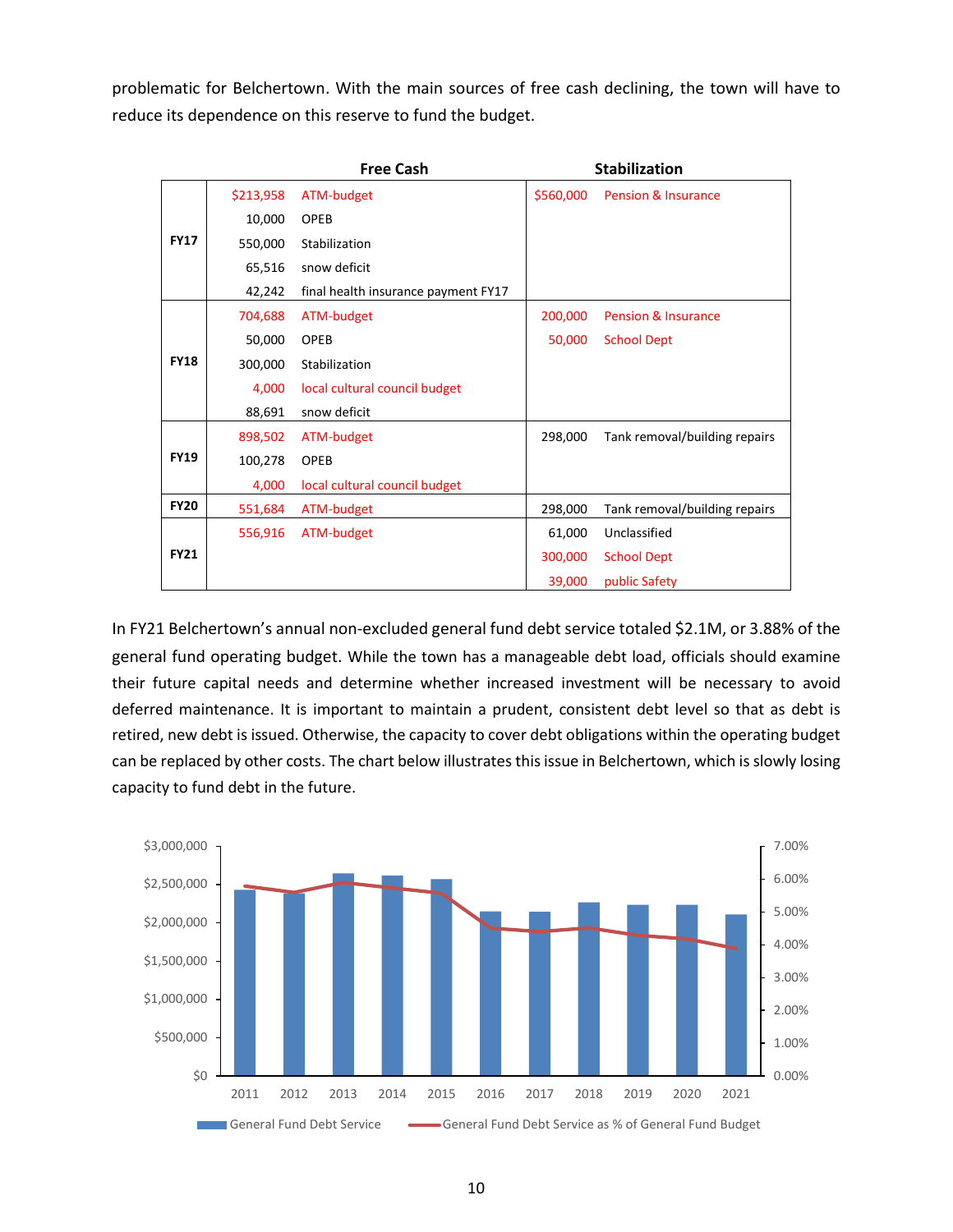Belchertown maintains a AA bond rating from S&P Global with a stable outlook. According to the town's most recent profile, this rating reflects Belchertown's "stable economic base and conservative budget practices, which have allowed the town to maintain adequate-to-strong reserves and liquidity." However, the profile continues by stating that the community's "long-term liabilities, including future pension and other postemployment benefits (OPEB) costs are manageable. Over time, they could strain future operations, particularly if costs begin to outpace the town's future revenue generating capacity." As of the close of last fiscal year, Belchertown has appropriated \$221,063 towards its total estimated OPEB liability of \$54.1M. Additionally, Belchertown is a member of the Hampshire County retirement system with an unfunded pension liability of \$28.58M, which is 62.4% funded. The system is expected to be fully funded by 2033. The chart below illustrates Belchertown's unfunded pension liability, which is actuarily evaluated every two years, and the total funding ratio for the system.



Overall, Belchertown has experienced tremendous economic growth since the early 1970's relative to the region. Largely tied to the construction of single family homes and the influx of families, the town's growth has resulted in expanded services across education, public safety, public works, and other departments. While Belchertown is often characterized by its rural atmosphere and small town charm, it is a sizable community. Today, Belchertown is approaching a critical operational and financial juncture. Several key personnel, including the town administrator, are expected to retire soon and the pandemic, combined with local economic trends and other factors tied to expanding services, are putting pressure on the operating budget. As a result, our recommendations that follow focus on restructuring administrative operations around a town manager, succession planning due to anticipated retirements, addressing the structural budget deficit, and enacting financial forecasting, capital planning, and financial policies to ensure long term stability.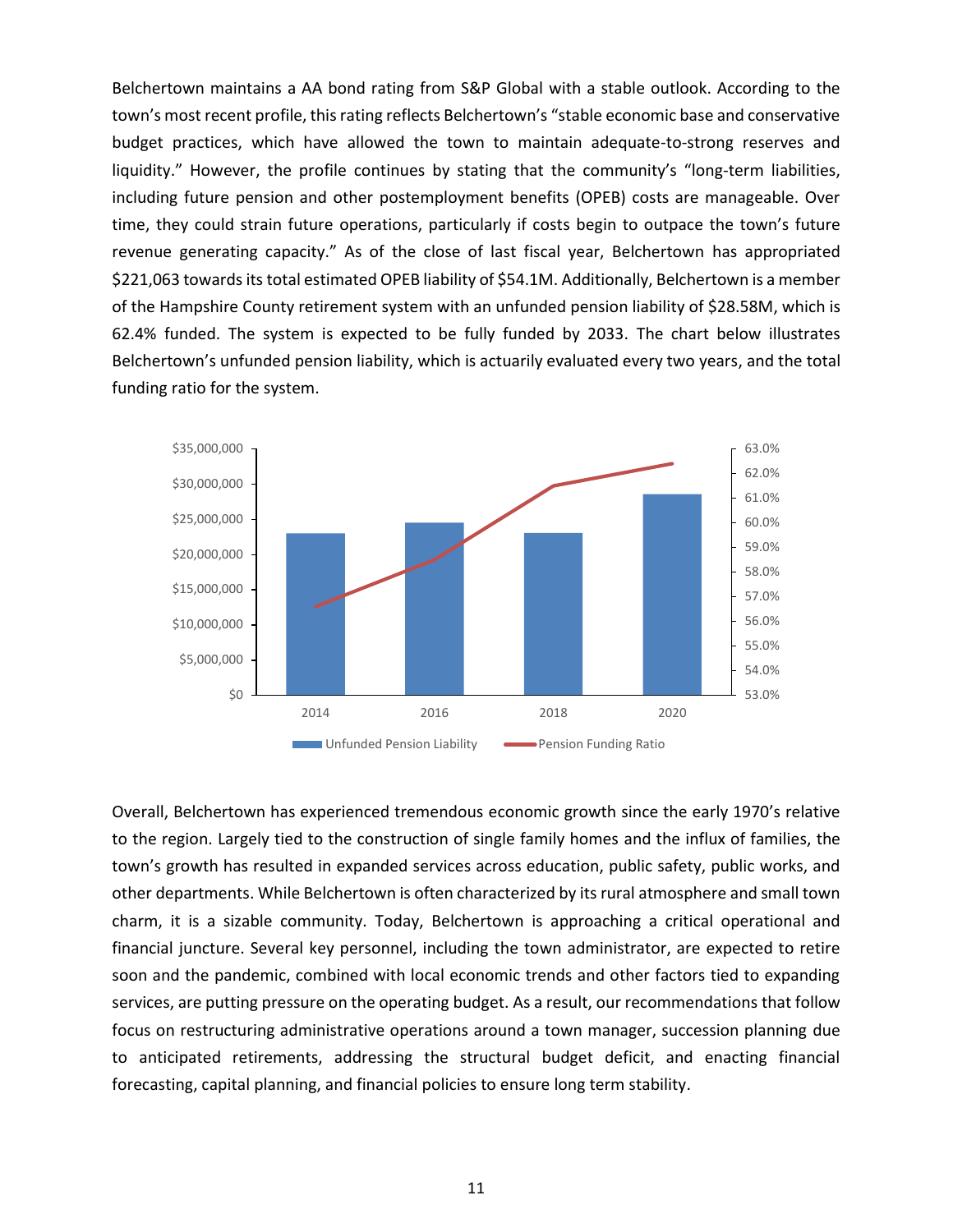#### **RECOMMENDATIONS**

#### <span id="page-15-1"></span><span id="page-15-0"></span>**1. Consider Town Charter and Review Bylaws**

We recommend that the select board appoint a Charter Study Committee to consider developing a special act for that purpose. Unlike the charter process allowed under [MGL c. 43B,](https://malegislature.gov/Laws/GeneralLaws/PartI/TitleVII/Chapter43B) which sets specific guidelines and time frames, petitioning the legislature for a special act has no specific requirements and offers the community more flexibility to develop a process that makes more sense for its purposes. By establishing a charter, the town can succinctly and clearly define its government structure, establish the distribution of powers, delineate lines of authority, and codify annual strategic planning, budgeting and capital planning protocols.

The Charter Study Committee should be charged with drafting a special act for presentation to the Select Board. The Select Board would then put the finalized draft in an article to be voted on at the next annual town meeting. If approved there, the town would submit the proposed special act to the state legislature for review and approval. Local action to adopt a charter through a special law need not be approved by voters after the legislative branch's enactment to take effect. However, as a matter of practice, the legislative body or town meeting almost always make special laws to adopt or change a charter contingent on ballot vote approval.

In conducting its work, we suggest the Charter Committee consider the following:

- Approach the process without bias or predetermined outcomes
- Seek assistance from Town Counsel or an experienced consultant familiar with governmental organizations including drafting of charters
- Set a timeline for key milestones and report progress to the Select Board
- Meet with Department Heads and other local officials
- Encourage local input through surveys and public forums
- Research and review other Massachusetts town charters
- **•** Speak with officials from other communities about their experiences establishing charters

Concurrent with the work of the Charter Study Committee, it is appropriate that Belchertown conduct a comprehensive review of its town bylaws. Bylaws establish the codes, policies, and procedures under which the town operates (e.g., personnel rules, health codes, and zoning regulations). The process of establishing or amending bylaws requires only a majority vote of town meeting (and subsequent submission to the Attorney General's office), which is substantially less cumbersome than creating or revising a charter.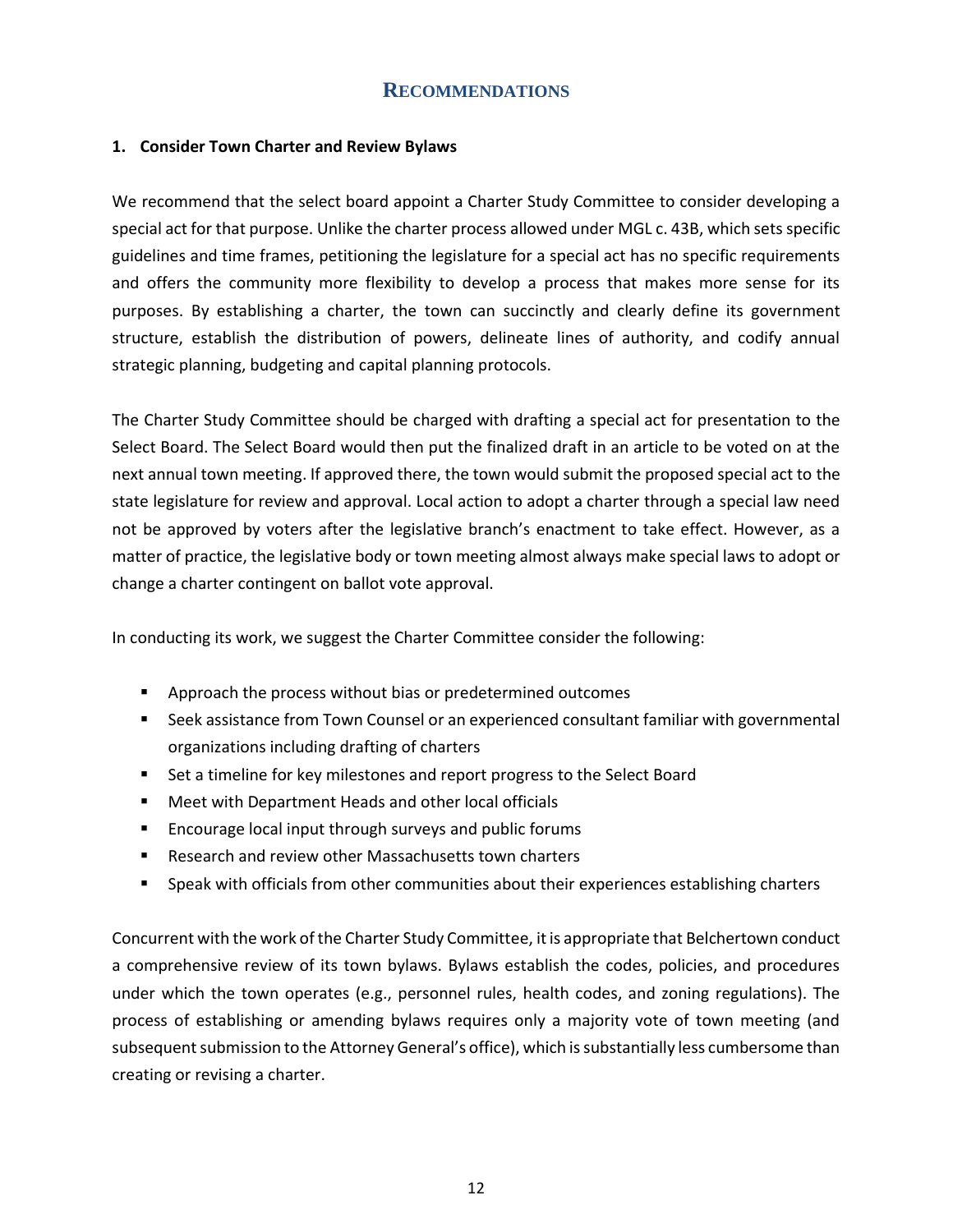#### <span id="page-16-0"></span>**2. Elevate Role of Town Administrator to Town Manager**

We recommend that Belchertown adopt a town manager administrative structure. The retirement of the community's long-time town administrator in the near term presents an opportunity for the select board to reexamine the position's responsibilities and how this job might be structured going forward. The role in Belchertown today is defined only through job description and employment contract, which includes only the authority and responsibilities the select board chooses to delegate and a very limited [bylaw.](https://ecode360.com/9050383?highlight=town%20administrator&searchId=6928631180623380#9050383)

While Massachusetts General Law lacks a fixed definition distinguishing a town administrator from a town manager, a manger is generally viewed as having more authority to direct day-to-day operations independent of the select board. The power to appoint and manage department heads, negotiate and execute contracts, and approve invoices for payments are just some examples that typically separate the two titles from one another. In many ways, these responsibilities in combination with precedence set through the current town administrator's longevity, competency and institutional knowledge in the job already align more closely with the expectations of a town manager.

Additionally, changing to a town manager versus a town administrator may attract more seasoned and qualified job applicants when a vacancy arises because of the more CEO-like responsibilities and authority. A town manager would be expected to execute the goals, objectives, and policies of the select board, coordinate the annual budget and capital planning development, manage personnel, and otherwise direct the work of town departments. Given the pending retirement of the incumbent, the select board would be wise to explore all avenues to expand the appeal of this job to the most highly qualified candidates. Among six towns that we consider Belchertown's peers, half have a town manager.

| <b>Municipality</b> | County           | Population | FY2021 Single<br><b>Family Tax Bill</b> | <b>2021 DOR</b><br><b>Income Per</b><br>Capita | 2020 EQV Per 2021 Total<br>Capita | <b>Budget</b> | Administrative<br><b>Structure</b> |
|---------------------|------------------|------------|-----------------------------------------|------------------------------------------------|-----------------------------------|---------------|------------------------------------|
| <b>Belchertown</b>  | <b>HAMPSHIRE</b> | 15.098     | 5.250                                   | 34.798                                         | 113.048                           | 54,025,122    | <b>Town Administrator</b>          |
| East Bridgewater    | <b>PLYMOUTH</b>  | 14.526     | 6.370                                   | 35,011                                         | 132.647                           | 52,160,433    | <b>Town Administrator</b>          |
| East Longmeadow     | <b>HAMPDEN</b>   | 16.192     | 6.116                                   | 44.995                                         | 132.409                           | 65,666,922    | <b>Town Manager</b>                |
| Northbridge         | <b>WORCESTER</b> | 16.679     | 4.938                                   | 33.597                                         | 113.595                           | 52,802,719    | <b>Town Manager</b>                |
| South Hadley        | <b>HAMPSHIRE</b> | 17.625     | 4.824                                   | 32.113                                         | 99.019                            | 47, 181, 169  | <b>Town Administrator</b>          |
| Uxbridge            | <b>WORCESTER</b> | 14.195     | 5.475                                   | 36,665                                         | 142.362                           | 57,605,754    | <b>Town Manager</b>                |
| Webster             | <b>WORCESTER</b> | 16.949     | 4.354                                   | 26.992                                         | 108.809                           | 50,216,218    | <b>Town Administrator</b>          |

#### *Belchertown Peer Communities*

Because if its parttime nature, the select board seems to recognize the need to enhance the town administrator's authority to carry out the board's policies, goals and objectives as the management of municipal government has only grown more complex over time. A town manager would have the authority to be more effective in representing the select board, developing the annual budget,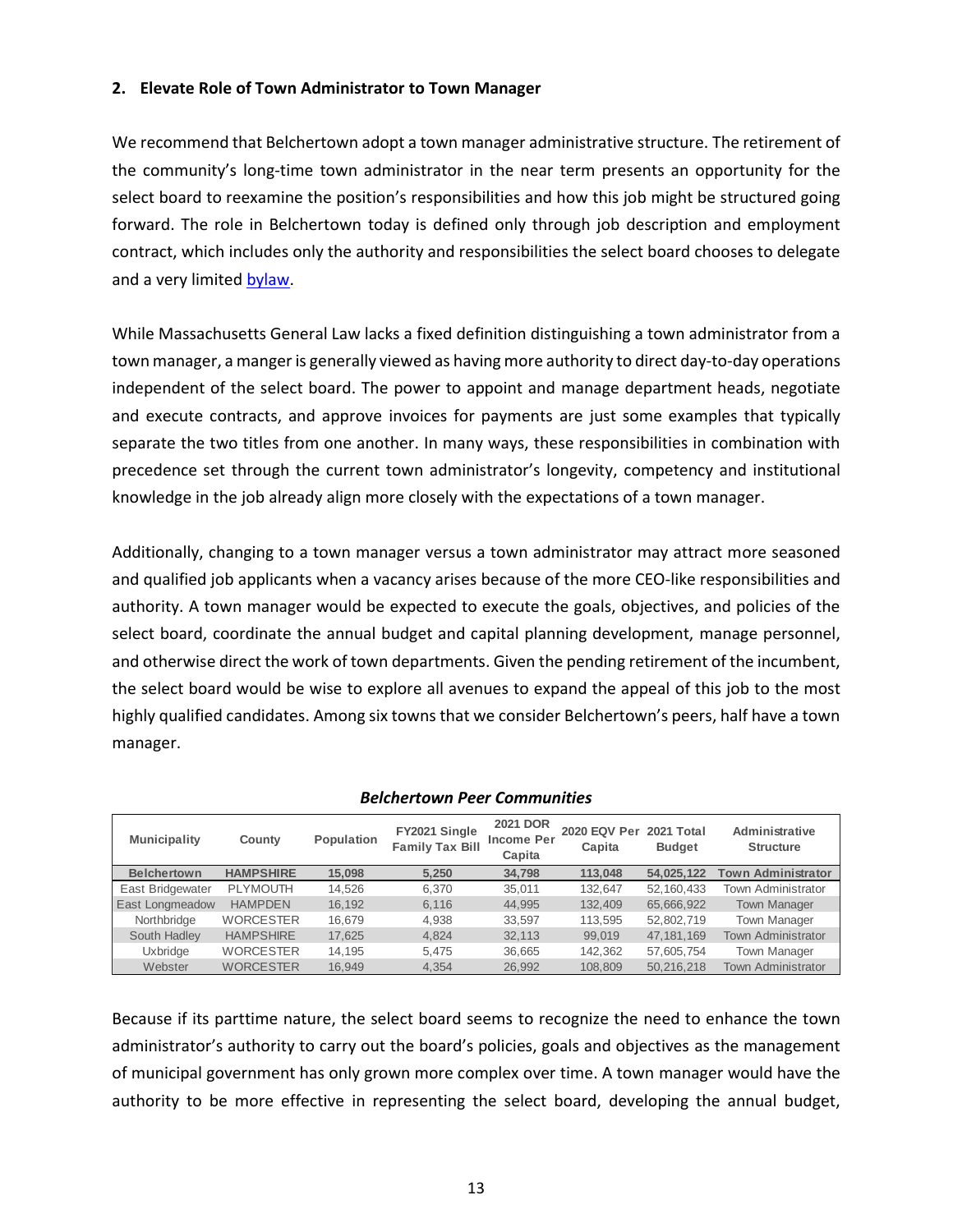overseeing projects, managing procurement, hiring and holding personnel accountable, and generally coordinating the day-to-day business operations.

#### <span id="page-17-0"></span>**3. Plan for Department Head Turnover**

Many of Belchertown's departments rely heavily on the expertise of one or only a few staff. While the collected institutional knowledge of veteran employees is always an asset, it is in danger of being lost if there is no plan for succession when employees inevitably leave. We recommend that the select board, town administrator, and department heads begin taking steps to ensure that any future personnel transitions happen with the smoothest transfer of knowledge and minimal service disruption.

Maintain Updated Job Descriptions: We recommend that the town administrator engage with department heads and applicable collective bargaining units to discuss current duties, skills, and processes, potentially revise or eliminate old practices, and explore other opportunities to streamline operations. With job descriptions last updated in March 2013, these interviews could include discussions of whether changes in job duties are necessary.

Create Procedure Manuals: We recommend that the town accountant, treasurer/collector, and assessor work with their teams to develop written departmental policies and create procedures manuals. The purpose of a written procedures manual is to contextualize work activities within departmental goals, responsibilities, and legal requirements. A procedures manual outlines the specific steps required to accomplish the objectives spelled out in the policies, emphasizing the internal controls designed to ensure intended outcomes. Examples include the handling and turnover of cash receipts, reconciliations, purchase orders, payroll and vendor disbursements, grant administration, month- and year-end closing procedures, cyclical reviews, and property record card maintenance.

Without these documents, employees are often limited to on-the-job training examples without proper context. Manuals also help to maintain services when there are unexpected employee absences, and they support the training of new hires. Furthermore, outside auditors and credit rating agencies look favorably on communities with formal policies and procedures. While some policies have applicability within a department only, others, like turnovers or purchasing, apply universally and should be distributed accordingly.

Ensure Cross Training: We recommend that department heads cross train staff in each other's duties so that an individual employee's tasks can be completed during absences or vacancies. Cross-training employees and developing a plan for mutual coverage will prevent critical work from being overlooked due to absences.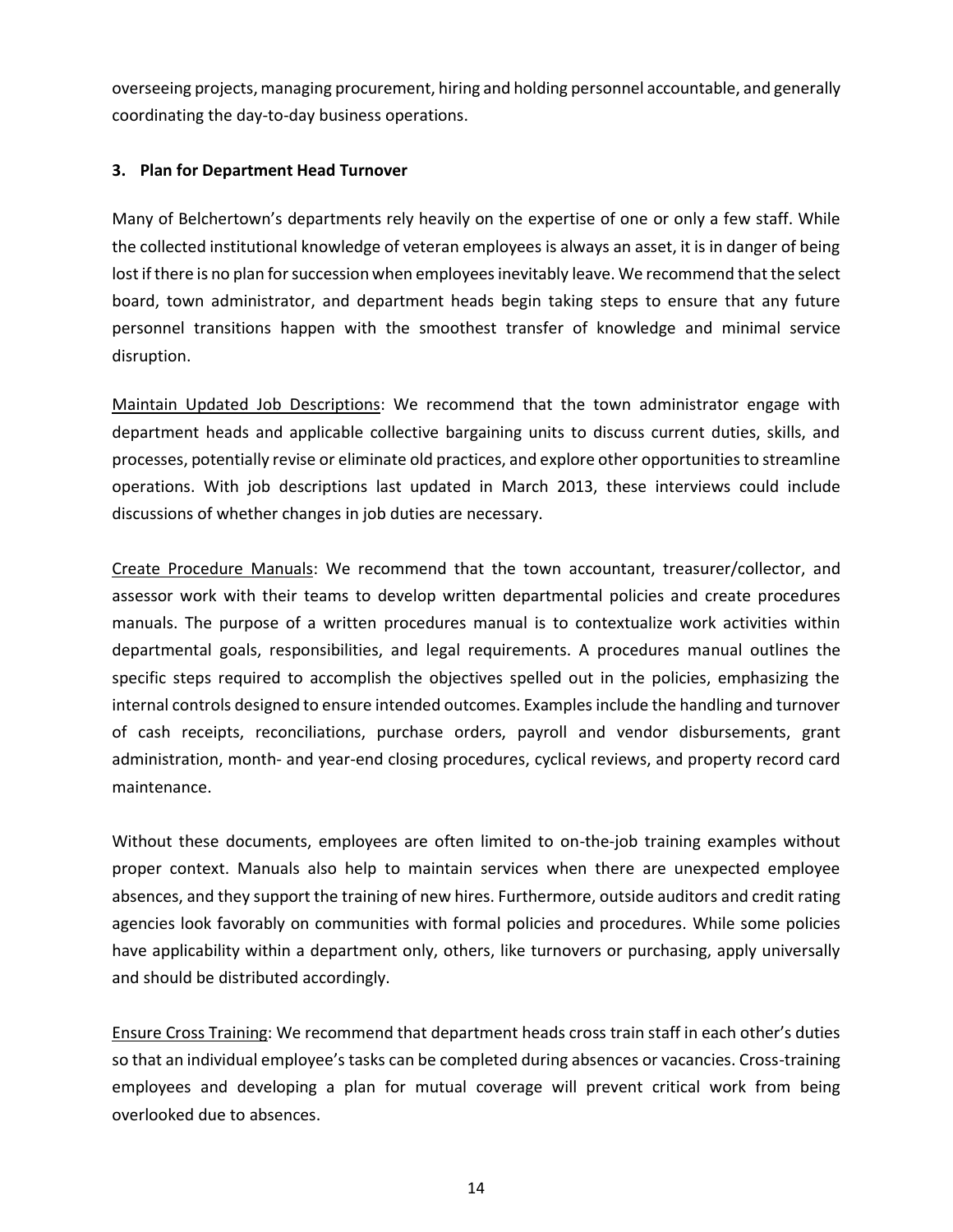Encourage Professional Development: We recommend that finance staff, including assistants and clerks, regularly attend annual classes and certification programs that are available through related professional associations, such as the Massachusetts Collectors and Treasurers Association (MCTA), Massachusetts Municipal Auditors and Accountants Association (MMAAA), and Massachusetts Association of Assessing Officers (MAAO). Participating in these types of trainings allows staff to benefit from their colleagues' experiences across the Commonwealth and develop relationships they can draw on to improve their own work and grow professionally.

#### <span id="page-18-0"></span>**4. Explore Shared IT and HR Operation Between Town and School**

We recommend that Belchertown explore merging its information technology and human resource functions between the town and school district. Local officials appear receptive to consolidating IT and establishing a shared HR operation. By merging such operations and aligning their strategic plans, the town and school can benefit from shared resources and potential cost savings from not duplicating common processes through economies of scale. It also better positions the community to scale these services more readily, if need be.

In the communities that have consolidated town and school IT and/or HR services, there appears to be several characteristics that most contributed to their success. Leadership, especially by the town administrator and school superintendent, was critical to acquiring necessary buy-in from all parties and for moving the process forward. Also fundamental was the ability of the select board and the school committee, as well as management and staff, to trust one another and to work together toward unified goals. This collaborative spirit facilitated a broader, town-wide perspective for decision-making. Lastly, beyond individuals possessing the necessary skills to be competent in their new roles, key position vacancies facilitated the merger process.

#### <span id="page-18-1"></span>**5. Curtail use of One-time Revenues to Address Structural Budget Deficit**

It is important for all those involved in the budget process to strive for a structurally balanced budget whereby recurring operating expenses are balanced against the town's recurring revenue sources. Belchertown historically appropriates a significant amount of onetime revenues to balance its annual operating budget. In the last three years alone, the town appropriated an average of nearly \$800k from its free cash and stabilization fund reserves to cover ongoing expenses. Continued use of these onetime revenue sources, especially free cash, during periods of economic volatility can set up a fiscal cliff if they can no longer be generated or replaced. In FY20, for example, Belchertown experienced a significant reduction in its free cash because of a reduction in excess local receipts.

To this end, we recommend that the Belchertown adopt a clear budget policy. At a minimum, a welldefined budget policy outlines the annual budget process, including the roles and responsibilities of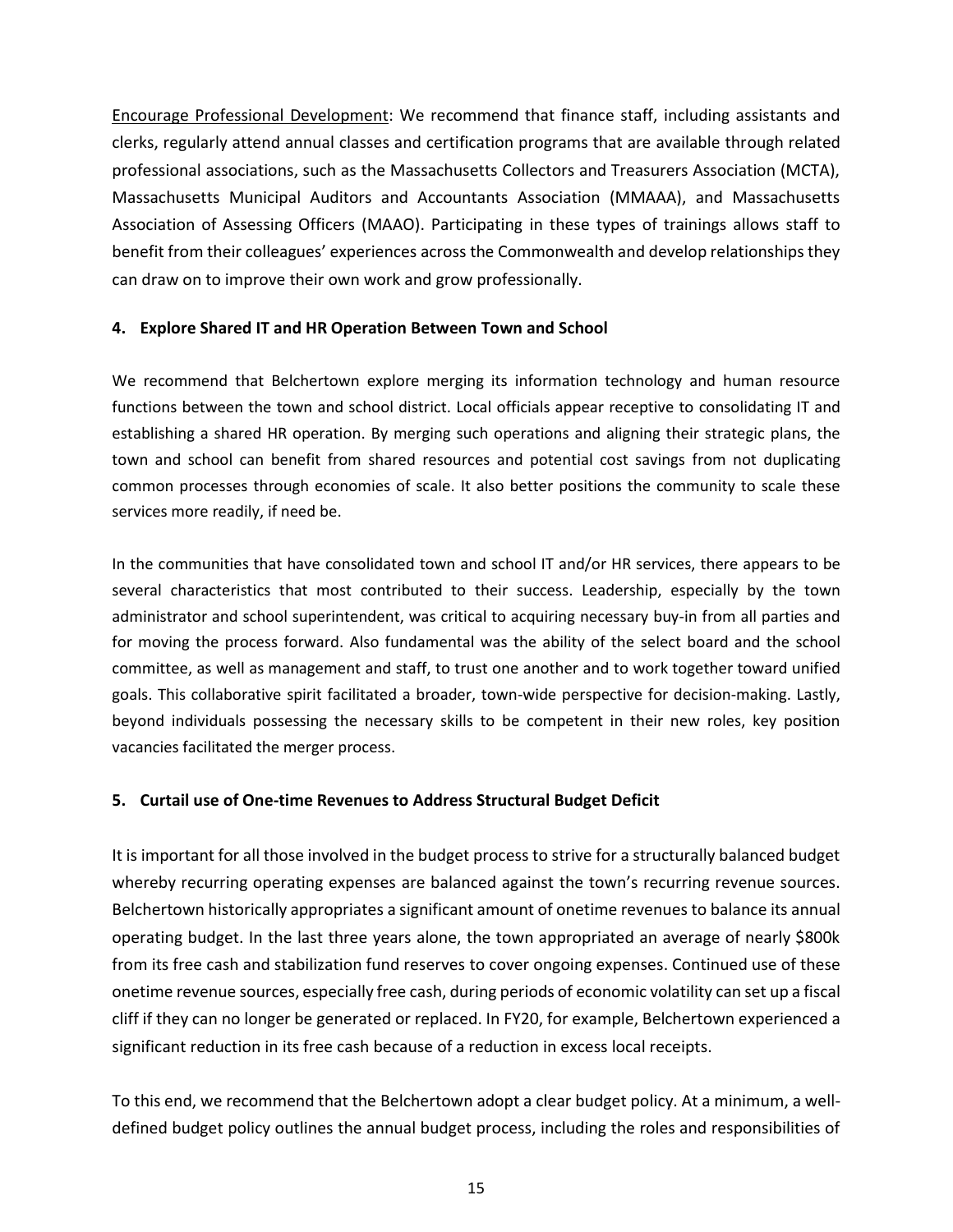those involved, various timelines, and controls and other fiscal parameters for a balanced budget (i.e., use of onetime revenues). Such a policy should consider the following points:

- The annual budget as presented to town meeting should be balanced, meaning estimated expenditures are no greater than projected recurring revenues. Recurring revenue is total revenue less capital and debt exclusions and any other specific non-recurring revenue items (e.g., free cash, stabilization).
- Revenue projections should be conservative and based on the latest available trend data. Initial state aid should be projected at no greater than the prior fiscal year allocation, property taxes should be calculated in accordance with Proposition 2½ guidelines, new growth should be estimated on the advice of the assessors and at no greater than in the prior fiscal year, and local receipts, in total, should be projected as a percent of the prior year actuals.
- Departmental expenditure requests should fully fund operations for the entire fiscal year without supplemental funding once the fiscal year has begun, unless unforeseen, emergency, or extraordinary circumstances arise.
- **E** Establish fiscal parameters through policy on use of free cash, stabilization, and debt (see recommendation 6).
- Monitor the budget throughout the year to measure performance. Budget-to-actual revenues should be reported at least quarterly to ensure timely budget adjustments, if needed, and thereby prevent any potential revenue deficit. Budget-to-actual expenditure balances should be reported monthly to ensure that the total of expenditures and purchase commitments in any account does not exceed the authorized budget for that account.
- **•** The Town will take immediate corrective actions if at any time during the fiscal year expenditure or revenue estimates indicate a projected operating deficit by year-end. Corrective actions can include, but are not limited to, hiring freezes, expenditure reductions, layoffs, or use of contingency funds.

A sample annual budget process policy is included in the Appendix at the end of this report for reference.

#### <span id="page-19-0"></span>**6. Adopt Formal Financial Policies**

To provide instructive guidance for promoting sound, consistent fiscal planning and effective financial management, we encourage the select board to adopt a set of formal financial policies. At minimum, the topics we recommend for Belchertown include:

- Antifraud
- Capital planning
- Disbursements
- Financial reserves
- Financial management team
- Forecasting
- Investments
- Procurement conflict of interest
- Reconciliations
- Revenue turnover
- Tax enforcement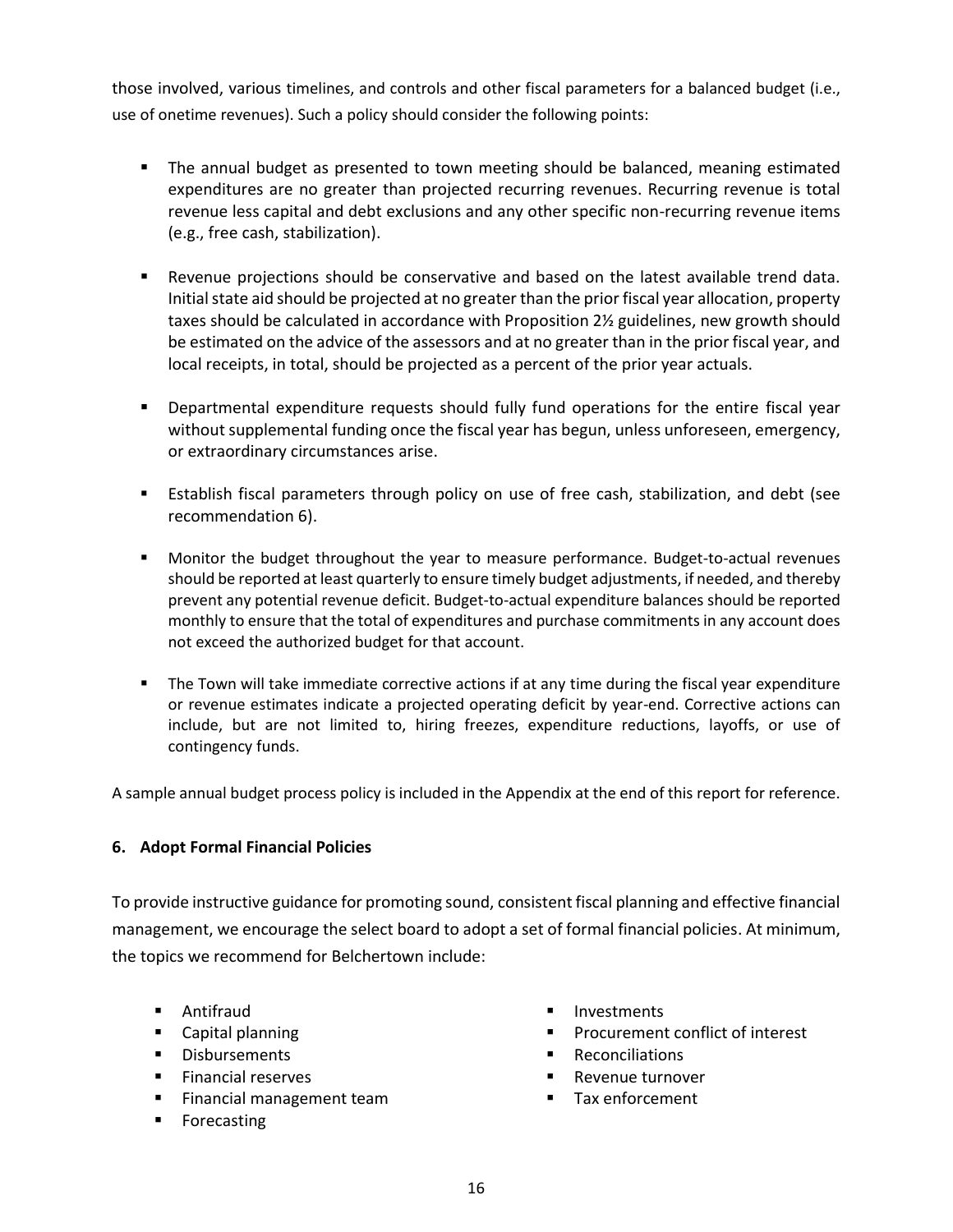As a model that could be converted for local adoption, Belchertown could look to the policy manual that we recently created for the Town of Clinton, which we are transmitting along with the report as a Word document. If the town wants to adopt further policy topics over time, it can review the other manuals we have posted: [https://www.mass.gov/consulting-reports.](https://www.mass.gov/consulting-reports)

We suggest the town administrator review our policy manuals and seek input from the select board and finance committee on specific policy decision points, such as targets for reserve and debt levels, forecasting assumptions, and other specifics surrounding Belchertown's capital planning procedures and financing options. A consensus between the two boards is desirable. The policies that relate to day-to-day operations should be discussed with the financial management team, as well as the select board. Once any operational policy has been adopted, ensure that it is distributed to all applicable parties, including all relevant department heads. Lastly, adopted policies should be reviewed periodically and updated as needed.

#### <span id="page-20-0"></span>**7. Build Long Range Forecast**

We recommend that the finance team, under the direction of the town administrator, consolidate the current revenue trending analysis and expenditure reports for the budget into a comprehensive multiyear forecast. A forecast will enable Belchertown to promote long-term financial health and strategize for capital investment and community development by allowing for various budget scenarios. It allows for the evaluation of the effect of budget choices, including wage increases offered via collective bargaining and the addition to or subtraction from existing town and school services. A well-developed forecast has the potential to provide surety and stability even more so in times of economic uncertainty like is currently being experienced.

#### <span id="page-20-1"></span>**8. Maintain Capital Improvement Plan**

The maintenance of annual capital planning program is one of the most important responsibilities of municipal government. Done effectively, it is a tool for managing the risks that Belchertown will fail to cost-effectively maximize the value of its assets, maintain service continuity, protect the health and safety of employees and residents, support future development potential, and enhance the local quality of life. When making decisions on the annual budget proposal each year, the town administrator, select board and finance committee should have context of Belchertown's near and longer term capital needs.

With a comprehensive capital planning program shaped by clear, consistent standards and spending priorities, the town can more effectively direct funds to identified needs and make strategic plans based on agreed to long-term goals. Although the town's limited borrowing capacity or direct capital outlay margins may only allow for a minimal program, the review and prioritization of town capital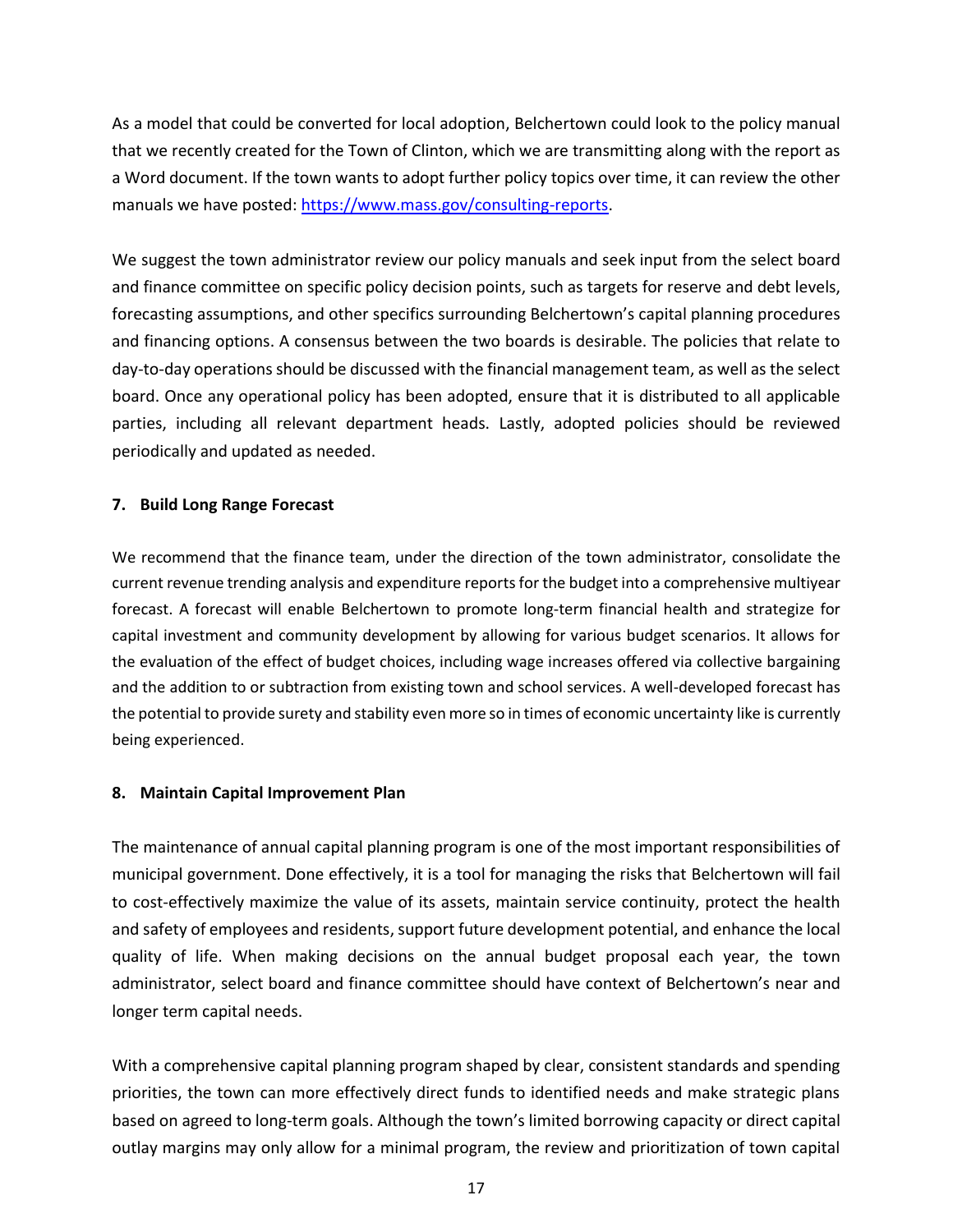needs should be ongoing. For further guidance, our website provides a wealth of instructional material on capital planning, as well as a sample request form and manual here: [www.mass.gov/info](http://www.mass.gov/info-details/municipal-financial-management-training-and-resources)[details/municipal-financial-management-training-and-resources.](http://www.mass.gov/info-details/municipal-financial-management-training-and-resources)

#### <span id="page-21-0"></span>**9. Submit Schedule A Timely to DLS**

| We recommend that the town administrator and town accountant ensure           |              |  |
|-------------------------------------------------------------------------------|--------------|--|
| timely submission of Belchertown's Schedule A. The Schedule A is a year-      | 2021         |  |
| end statement of revenues, expenditures, and certain fund balances that       | 2020<br>2019 |  |
| is due by November 30. Communities that do not submit the report timely       |              |  |
| may have future local aid payments (regardless of fiscal year) withheld until |              |  |
| it is submitted and accepted under G.L. c. 58, § 18F.                         | 2017         |  |

| Fiscal<br>Year | Date<br>Received | Date<br>Accepted |
|----------------|------------------|------------------|
| 2021           |                  |                  |
| 2020           | 02/15/21         | 05/03/21         |
| 2019           | 02/04/20         | 03/02/20         |
| 2018           | 12/18/18         | 01/17/19         |
| 2017           | 03/12/18         | 03/22/18         |

Belchertown's Schedule A is historically received between December and February, but as late as mid- to late-April in the past (see table). DLS will begin withholding monthly local aid if not filed by February and any local aid will be forfeited if not received by August of that fiscal year with all future local aid withheld until it is filed.

#### <span id="page-21-1"></span>**10. Modernize and Expand Performance Review System to all Employees**

Belchertown's performance evaluation process, which was last revised in 2001, measures employees on a four-level rating scale across nine criteria. These criteria are adhering to safety requirements, following directions, working with others, customer service, dependability, technical knowledge, judgement and initiative, quality of work, and time management. Employees are granted certain points based on their rating scale score for each of the criteria and those whose total points "meet requirements" or greater in their performance are eligible to receive one step increase in their salary scale. Department heads are not included as part of the existing evaluation process.

Rather than a somewhat muddled, check-the-box evaluation process, we encourage the town administrator, department heads, and others as appropriate to conceive of an approach that encourages dialog and a one-on-one conversation between employees and their supervisors around individual and organizational goals. A well-conceived performance appraisal program can be a valuable tool when it involves constructive, one-to-one discussions between employees and their supervisors at regular intervals. While the goal includes assessing an employee's strengths and providing feedback, the program should also encourage future performance by developing talents and addressing employee career goals. Such a constructive program can be a communication tool that supports organizational objectives by developing employee skills and proactively improving their talents. Like the existing approach, this process would withhold step and COLA increases for poor performers but might award compensated time for those who exceed expectations.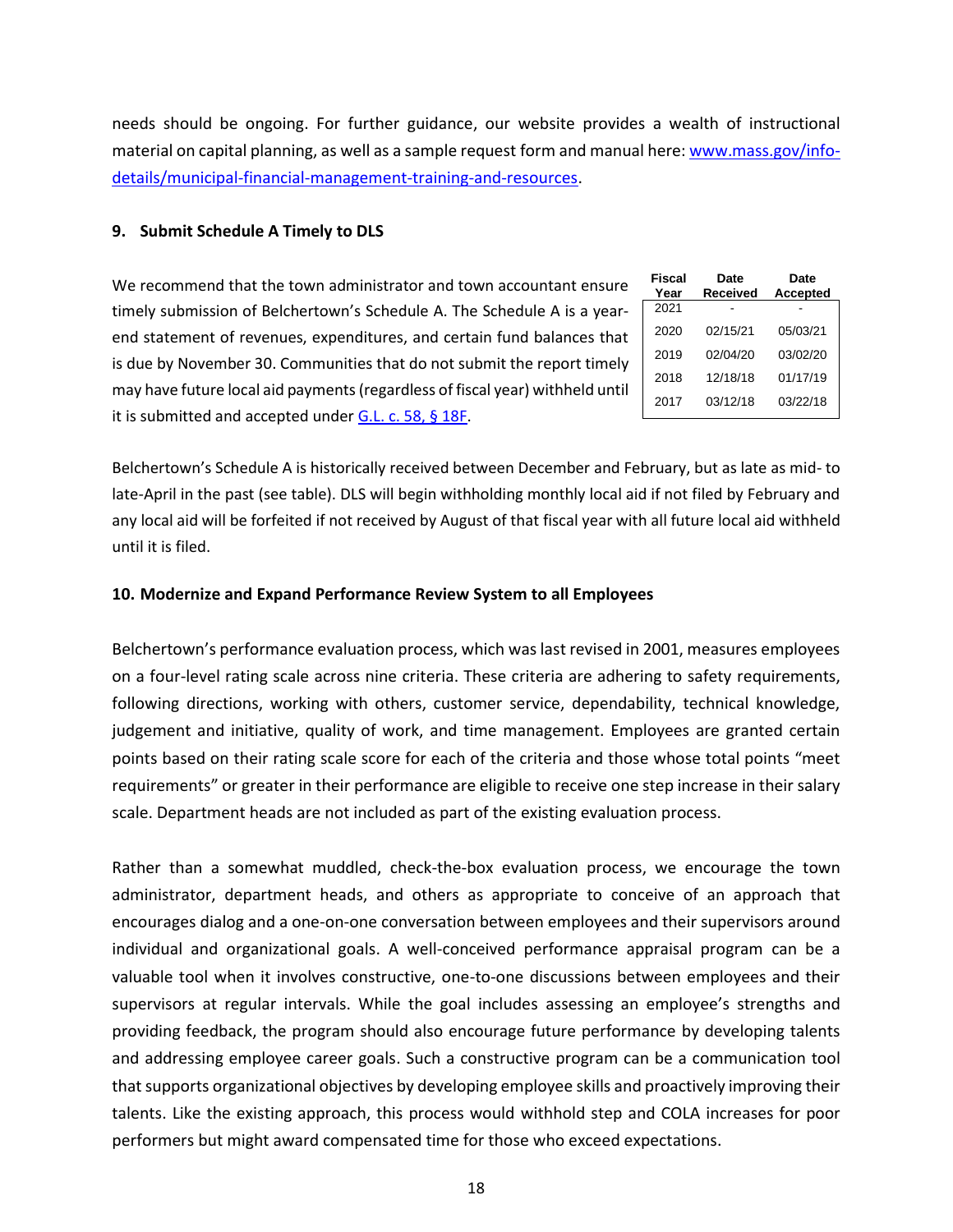Such a constructive program can be used to support organizational objectives by developing employee skills and providing a framework to actively improve their talents.

#### <span id="page-22-0"></span>**11. Hold Regular Financial Management Team Meetings**

We recommend that Belchertown establish a financial management team that meets on a monthly basis. With the town administrator as chair of the meetings, the rest of the team would include the accountant, treasurer/collector, and director of assessments. Many communities find financial team meetings effective for coordinating activities to meet interdepartmental objectives. They can be useful in identifying critical junctures and gaining input on early strategies to deal with anticipated fiscal events. These sessions also help to enhance dialogue, spur creative thinking, and assure attendees that important information is imparted to all at the same time. They also facilitate the collection and analysis of data that can serve as the basis for decisions in areas like debt limits, reserve fund levels, and annual budget guidelines.

#### **12. Develop Refresh Cycle for all IT Software and Equipment**

We recommend that the IT director develop a replacement cycle for Belchertown's IT equipment and software, so it can be refreshed or replaced according to the schedule, rather than when it fails or is no longer supported. Without consistent and timely upgrade and replacement schedules, security vulnerabilities may develop. Prudent lifecycle planning will not only ensure efficiency through functional software and equipment, but also enhance data security. Once the need for replacing or upgrading software and equipment has been determined, it can be factored in for budget planning purposes. Being able to anticipate replacement needs adds a measure of predictability to the IT planning process, allowing the town to be more proactive in the long term.

#### <span id="page-22-1"></span>**13. Develop an IT Disaster Recovery Plan**

We recommend that Belchertown develop an IT disaster recovery plan in the event that critical data is destroyed. At its core, the town's a disaster recovery plan should address the following issues:

- Identify the maximum acceptable downtime in terms of workdays
- Create routine backup and storage procedures around downtime limitations
- Create a detailed procedure to follow in the event of a minor or major data loss event
- Schedule regular training for staff
- Test and update the plan regularly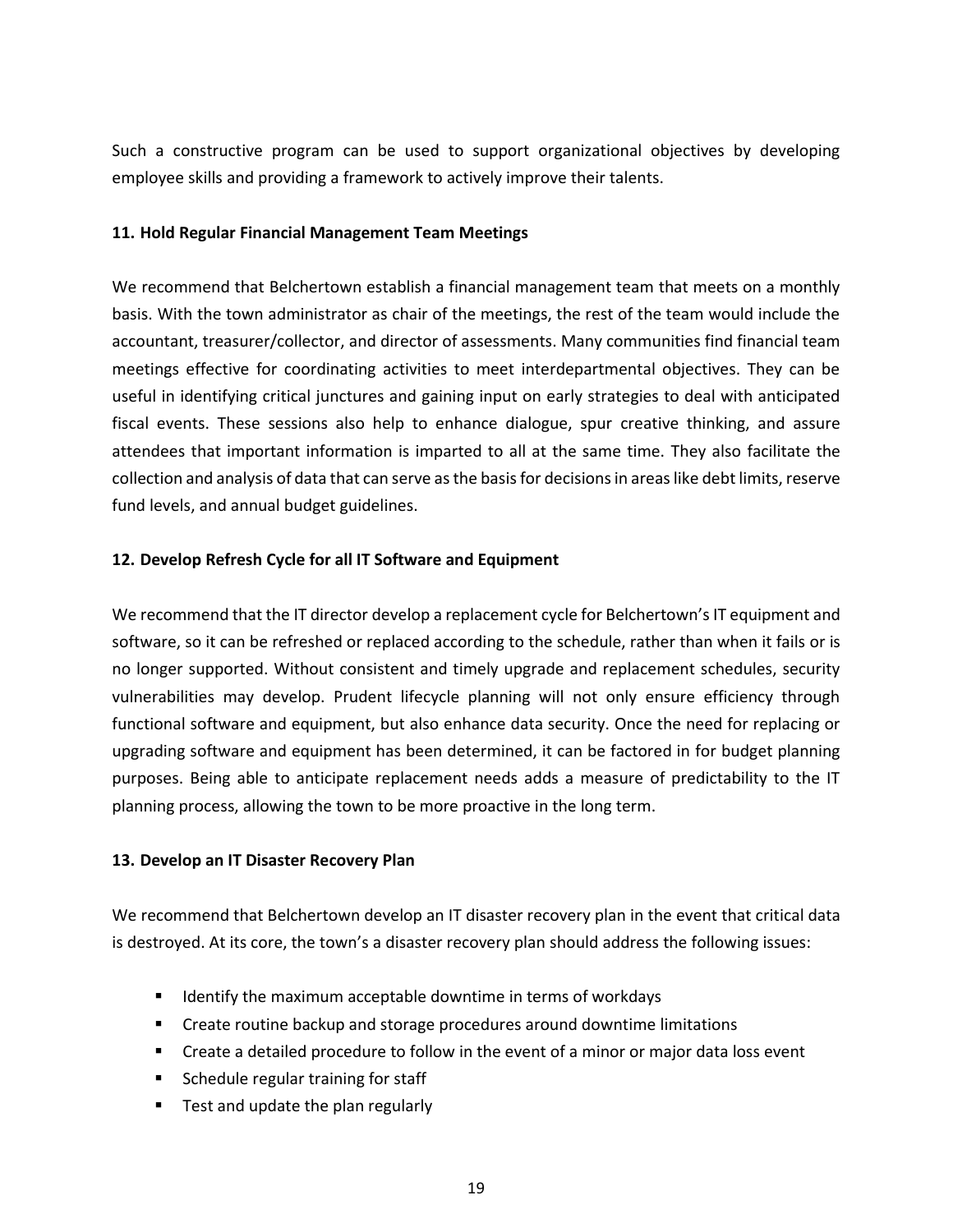## **APPENDIX**

# **Sample Annual Budget Process Policy**

#### <span id="page-23-0"></span>**PURPOSE**

To promote transparency, procedural consistency, and fiscal sustainability, this policy establishes guidelines for developing, documenting, and adopting the annual budget. As the Town's central policy document, the budget prioritizes annual and longer-range objectives and is the means for turning strategic plans into fiscal reality. It constitutes a contract between the Town and its residents, explaining how funds are to be raised and allocated for the delivery of services.

| <b>APPLICABILITY AND SCOPE</b> |                                                                                 |  |  |  |
|--------------------------------|---------------------------------------------------------------------------------|--|--|--|
|                                |                                                                                 |  |  |  |
| Applies                        | Board of Selectmen, Financial Advisory Committee, and School Committee in       |  |  |  |
| to:                            | their budget decision-making roles                                              |  |  |  |
|                                | Town Administrator, Town Accountant, and Board of Assessors job duties<br>ш     |  |  |  |
|                                | All department heads and the boards and committees that have spending<br>п      |  |  |  |
|                                | authority (all referred to here as "department heads") in their budget planning |  |  |  |
|                                | duties                                                                          |  |  |  |
| Scope:                         | Annual budget development, documentation, and adoption processes                |  |  |  |

#### **POLICY**

Town officials will work together to prepare a balanced budget for the approval of voters at annual town meeting. The creation of the budget will be guided by and reflect all the other financial planning policies adopted by the Town and contained in its policy manual. Town meeting has the sole authority to appropriate funds for the budget, except for specific instances where appropriation is not required by statute (such as grants, gifts, and offset receipts). Furthermore, only a subsequent annual or special town meeting vote can amend any previously approved appropriation.

The Town Administrator is responsible for developing the annual budget and will do so according to the vision, goals, and strategic plans laid out by the Select Board. As the advisor for the interests of town meeting voters, the Financial Committee will make recommendations on all finance-related warrant articles, including the annual budget article. The Town Administrator will analyze departmental submissions for the annual capital budget. To ensure early knowledge of the school's expenditure projections and smoothly integrate its budget, the Town Administrator will cultivate a strong, communicative relationship with the School Superintendent. It is the goal of all these parties to work in a cooperative manner to present voters with a consensus budget.

All parties applicable under this policy are expected to comply with the milestone deadlines in the annual budget calendar when they are set each year. As part of this, department heads will timely provide the Town Administrator with all information needed for the creation of an informative budget document, which will be made available to voters in advance of town meeting.

#### A. Budget Goals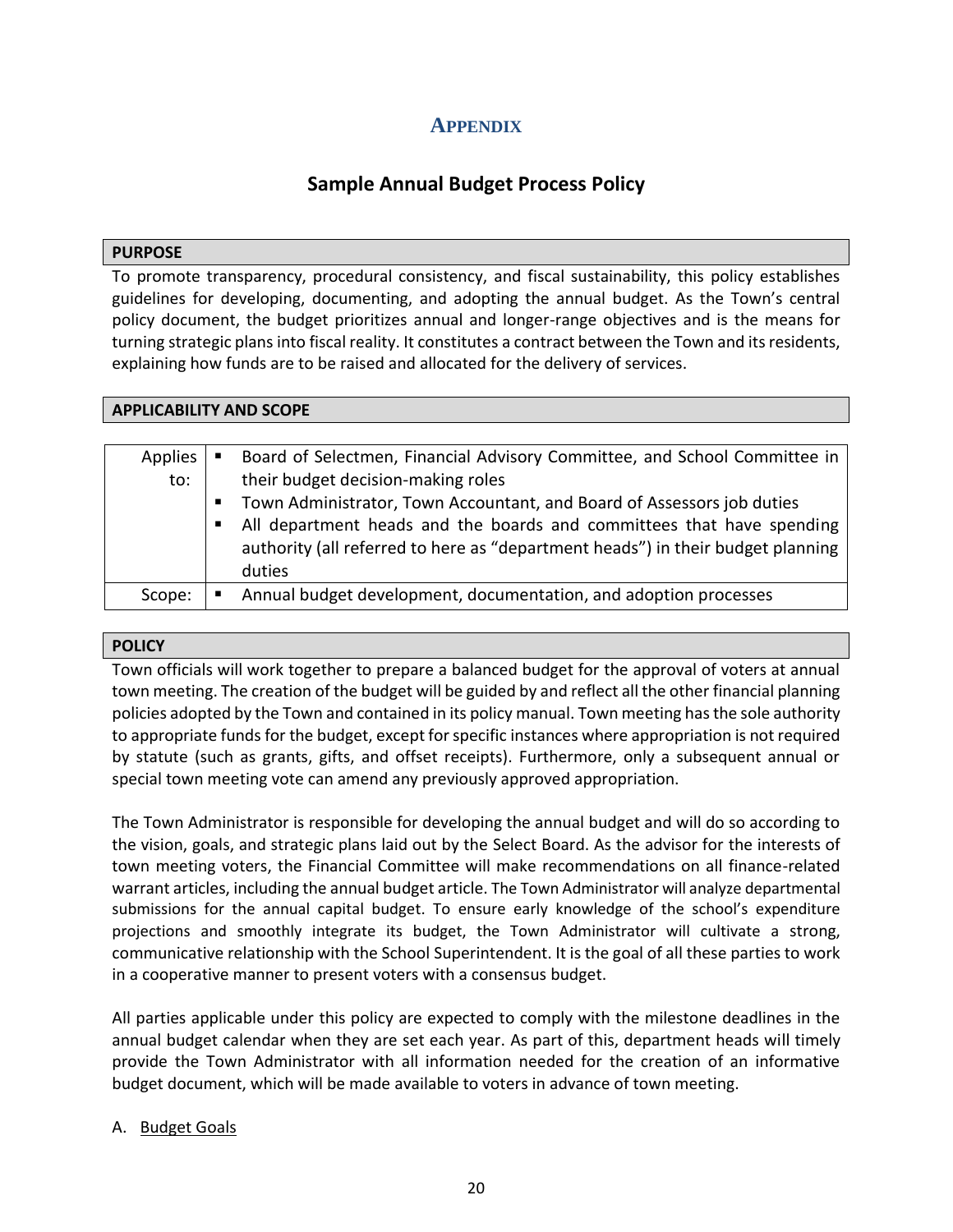At minimum each year, the Town's budget goals will include the following:

General fund – The goals for the general fund budget include preserving core services, fulfilling required mandates, and maintaining or enhancing the local quality of life, while also ensuring reserve levels that will allow flexibility to respond to changes in the economy and other unanticipated issues that could potentially affect the Town's fiscal health.

Capital investment — To pay for items in the capital plan, the Town will strive to achieve and maintain the annual capital funding levels spelled out in the Capital Planning and Debt Management policies. Additionally, the Town will plan to regularly fund, within departmental operating budgets, the maintenance costs for equipment, facilities, infrastructure, and other capital assets to maximize their useful lifespans.

#### B. Tax Levy Considerations

The Town Administrator will evaluate the estimated tax rate for the forthcoming year based on level of affordability, including the estimated average single-family tax bill as a percentage of the Town's per capita income. The Town Administrator will provide this analysis to the Select Board and Finance Committee when presenting them with the proposed budget.

#### C. Principles for Balanced, Sustainable Budgets

The Town Administrator, with the Town Accountant's assistance, will prepare an annual budget proposal for the approval of the Select Board and Finance Committee and eventual inclusion in the annual town meeting warrant. Along with the proposal, the Town Administrator will also report to these boards on the Town's methods of operation, program service delivery, resource expenditures, and workforce allocations. To assure the creation of a budget that is both balanced and sustainable for future years, the following principles will apply:

- 1. Recurring revenues (e.g., property taxes, vehicle excises, service fees and charges, interest earnings, state aid) will be sufficient to support recurring expenditures (e.g., employee wages and benefits, materials, supplies, contracted costs, debt service).
- 2. Because free cash is not a current or recurring revenue source, it should not be relied on to balance the operating budget, which is, in effect, what happens when it is applied to reduce the tax rate on the tax recapitulation sheet.
- 3. The Town will avoid using any one-time revenue source to fund ongoing services unless necessitated by exceptional circumstances, and any such usage will require the Town Administrator to document a plan to replace this source in future years.
- 4. The Town Administrator will review fee schedules every year and propose increases when necessary to ensure coverage of service costs.
- 5. All departmental budgets will be prepared to reflect the full costs of providing the services and list the proposed and prior-year actual allocations of full-time-equivalent employees.
- 6. The Town will not underfund any fixed, recurring costs in the annual town meeting budget with the expectation that budget supplements will be available during the year but will instead fund them at the realistic amount necessary to complete the year.
- 7. When a forecast predicts annual revenues to exceed annual expenditures, the following options should be considered for the excess revenue:
	- building up reserve fund target levels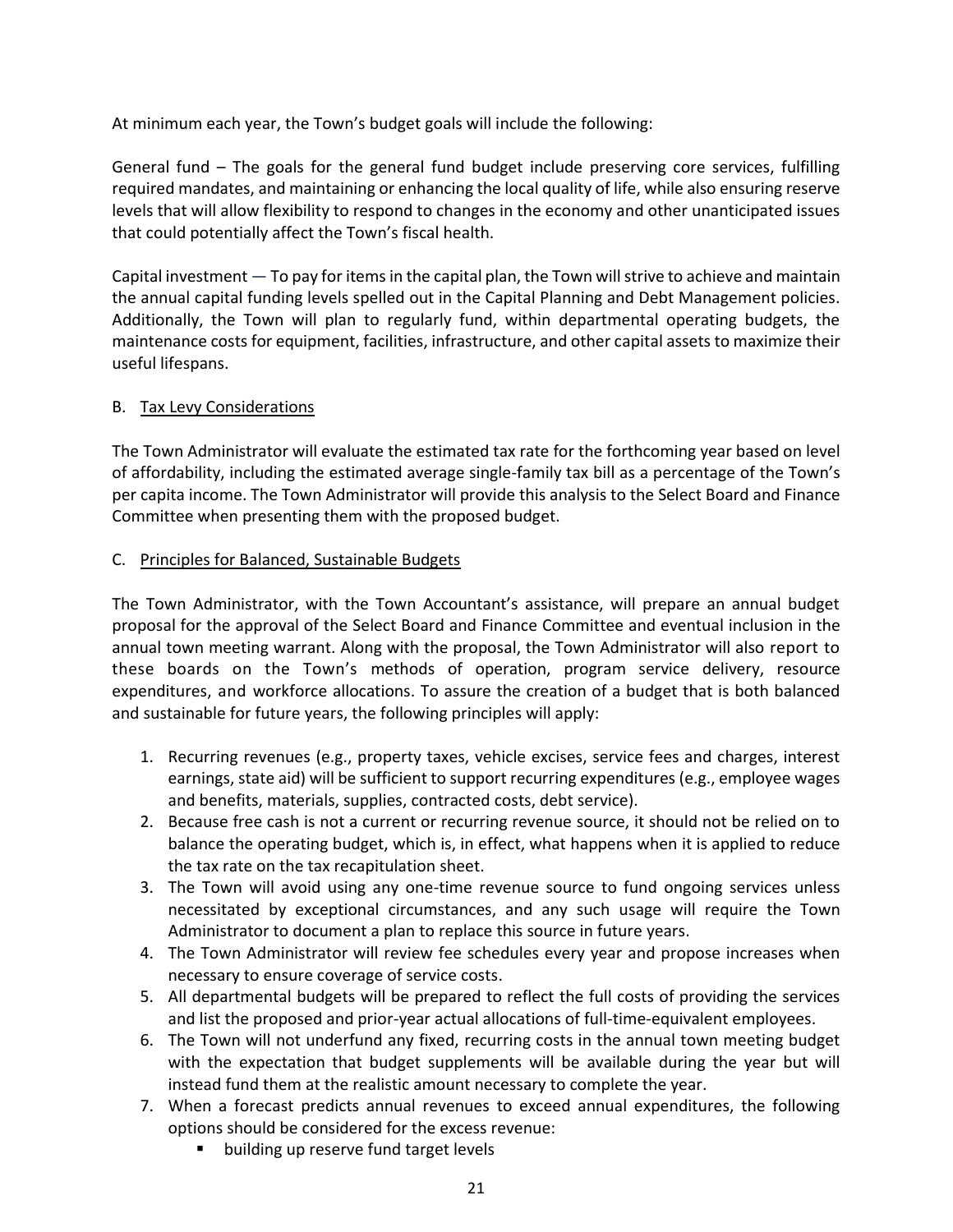- reducing debt
- advancing deferred capital expenditures
- funding the other postemployment benefits liability
- accelerating payments on other long-term obligations
- restoring services reduced from prior years
- new initiatives
- tax relief
- 8. The Board of Assessors will vote to authorize a contribution to the overlay account to offset the Town's liability for unpaid property taxes caused by abatements and exemptions. This amount shall be based on:
	- Current balance in the overlay account
	- Three-year average of granted abatements and exemptions
	- Cases pending before, or on appeal from, the Appellate Tax Board
	- **EXECT** Timing of the next five-year certification review by the Division of Local Services

#### D. Budget Calendar

The annual budget process begins in November with the Town Administrator's forecast presentation to a joint meeting of the Select Board and Finance Committee, and it ends with annual town meeting in May. The Town Administrator will coordinate a budget process that enables early identification and review of major policy issues and allows adequate time for public input and analysis of options, leading to the timely publication of the annual town meeting warrant.

At the start of the process each year, the Town Administrator will establish specific calendar due dates for each of the sequential tasks listed in the table below, at minimum, and distribute the updated calendar to all applicable parties.

| <b>Month</b> | Date | <b>Milestones</b>                                                                             |
|--------------|------|-----------------------------------------------------------------------------------------------|
| October      |      | Budget schedule to departments<br>п                                                           |
|              |      | Capital project requests due from departments<br>п                                            |
| November     |      | Cost-of-living adjustment (COLA)<br>п                                                         |
|              |      | Town Administrator and Town Accountant meet with School Committee<br>п<br>and Superintendent  |
|              |      | Board of Selectmen (BOS) and Finance Committee hold first budget<br>п                         |
|              |      | meeting and review Town Administrator's forecast                                              |
|              |      | Distribute budget instructions to departments<br>п                                            |
| December     |      | Town Administrator and Town Accountant meet with School Committee<br>п<br>and Superintendent  |
|              |      | All money articles due (hard copy to Town Clerk and electronic to Town<br>٠<br>Administrator) |
|              |      | Departments enter their budget requests in Munis<br>п                                         |
|              |      | Town Administrator identified capital project recommendations<br>п                            |
|              |      | Town Administrator forwards department budgets to Finance Committee<br>п                      |
| January      |      | BOS and Finance Committee hold joint budget review workshop<br>п                              |
|              |      | Departments' annual reports due<br>п                                                          |
|              |      | Annual town meeting (ATM) warrant closed<br>г                                                 |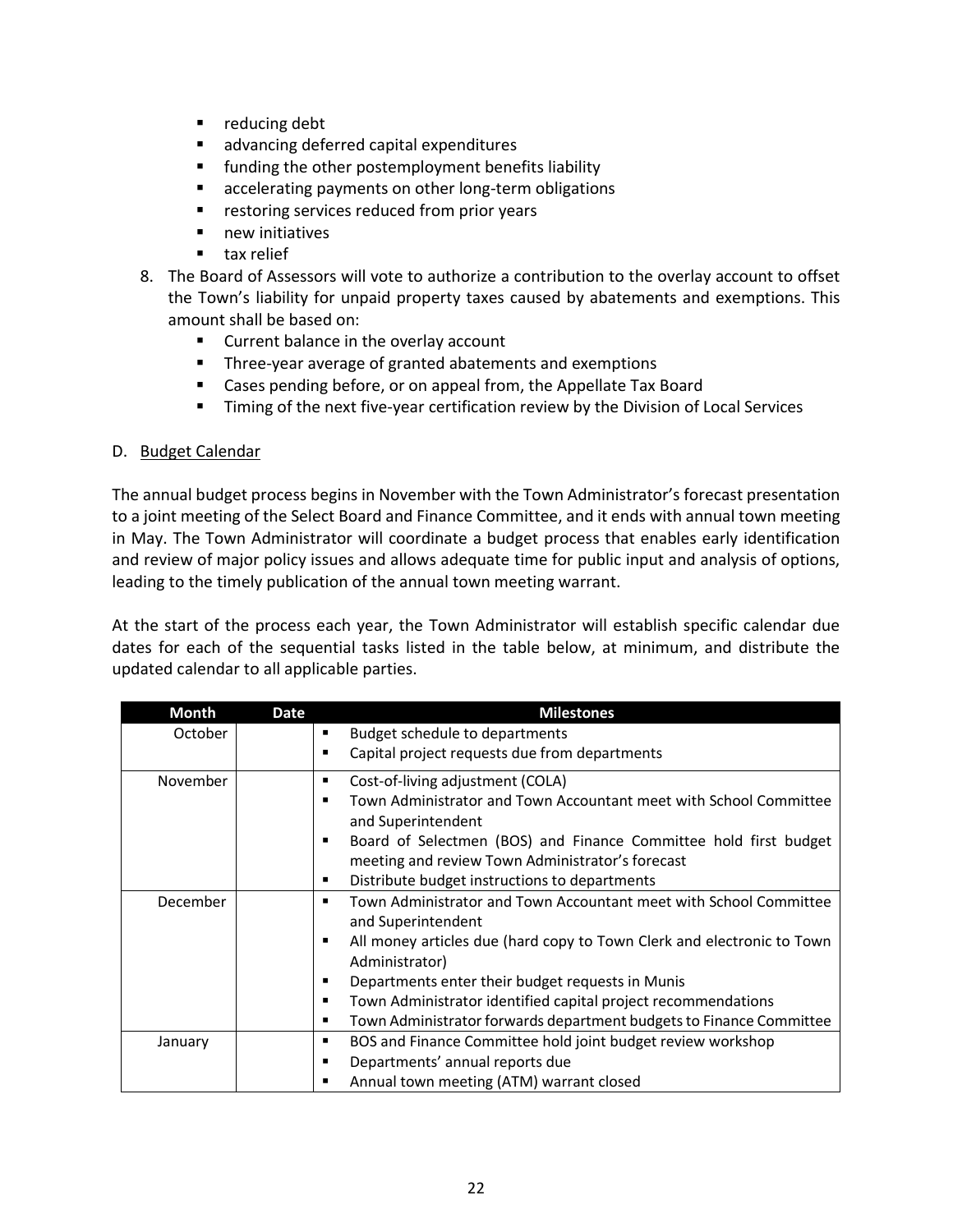| <b>Month</b> | Date | <b>Milestones</b>                                                          |
|--------------|------|----------------------------------------------------------------------------|
| February     |      | Finance Committee budget recommendations due<br>٠                          |
|              |      | Distribute personnel spreadsheets with next-year COLAs to departments<br>٠ |
|              |      | Departments return COLA spreadsheets to Town Administrator<br>٠            |
|              |      | Special town meeting (STM) warrant closed<br>٠                             |
| March        |      | Last day for ballot questions<br>٠                                         |
|              |      | BOS sign ATM & STM warrants<br>٠                                           |
|              |      | ATM and STM warrants to the printer<br>٠                                   |
|              |      | Annual town report to the printer<br>٠                                     |
|              |      | Last day to post STM warrant (14 days before)<br>٠                         |
| April        |      | Last day to post ATM warrant (7 days before)<br>٠                          |
|              |      | Warrant booklets and annual town report available for voters<br>٠          |
|              |      | Hold annual and special town meetings<br>٠                                 |
|              |      | Hold annual town elections<br>٠                                            |
| May          |      | Town Clerk send any certified bylaw votes to Attorney General and any<br>٠ |
|              |      | override or exclusion referendum voting results to DLS                     |

#### E. Budget Document

The Town Administrator will produce a transparent and reader-friendly budget document that presents short- and long-term strategic objectives and explains fiscal challenges. It will incorporate narrative information on departmental and organizational goals, the plans and resource allocations needed to meet them, graphical information about available finances, analyses of revenues and expenses, and outstanding debt, and summary of the Town's capital plan.

#### **REFERENCES**

[M.G.L. c. 39, §§ 10,](https://malegislature.gov/Laws/GeneralLaws/PartI/TitleVII/Chapter39/Section10) [16](https://malegislature.gov/Laws/GeneralLaws/PartI/TitleVII/Chapter39/Section16) [M.G.L. c. 40 § 6](https://malegislature.gov/Laws/GeneralLaws/PartI/TitleVII/Chapter40/Section6) [M.G.L. c. 41, §§ 15A,](https://malegislature.gov/Laws/GeneralLaws/PartI/TitleVII/Chapter41/Section15A) [59,](https://malegislature.gov/Laws/GeneralLaws/PartI/TitleVII/Chapter41/Section59) [60](https://malegislature.gov/Laws/GeneralLaws/PartI/TitleVII/Chapter41/Section60) [M.G.L. c. 44, §§ 33A,](https://malegislature.gov/Laws/GeneralLaws/PartI/TitleVII/Chapter44/Section33A) [33B](https://malegislature.gov/Laws/GeneralLaws/PartI/TitleVII/Chapter44/Section33B) [M.G.L. c. 58, §§ 25](https://malegislature.gov/Laws/GeneralLaws/PartI/TitleIX/Chapter58/Section25), [25A](https://malegislature.gov/Laws/GeneralLaws/PartI/TitleIX/Chapter58/Section25A) [M.G.L. c. 59, § 21C](https://malegislature.gov/Laws/GeneralLaws/PartI/TitleIX/Chapter59/Section21c) [M.G.L. c. 71, §§ 16B,](https://malegislature.gov/laws/generallaws/parti/titlexii/chapter71/section16b) [16B½](https://malegislature.gov/Laws/GeneralLaws/PartI/TitleXII/Chapter71/Section16B1~2)

Division of Local Services Best Practice: *[Annual Budget Process in Towns](https://www.mass.gov/media/1026241/download)*

Government Finance Officers Association Best Practices: *[Achieving a Structurally Balanced Budget,](https://www.gfoa.org/materials/achieving-a-structurally-balanced-budget) [Working Capital Targets for Enterprise Funds,](https://www.gfoa.org/materials/working-capital-targets-for-enterprise-funds)* and *[Distinguished Budget Presentation Criteria](https://gfoaorg.cdn.prismic.io/gfoaorg/6b375eea-0edf-47c6-9dd6-a35777494409_BudgetAwardDetailedCriteriaLocationGuide.pdf)*

#### **EFFECTIVE DATE**

This policy was adopted on [date].